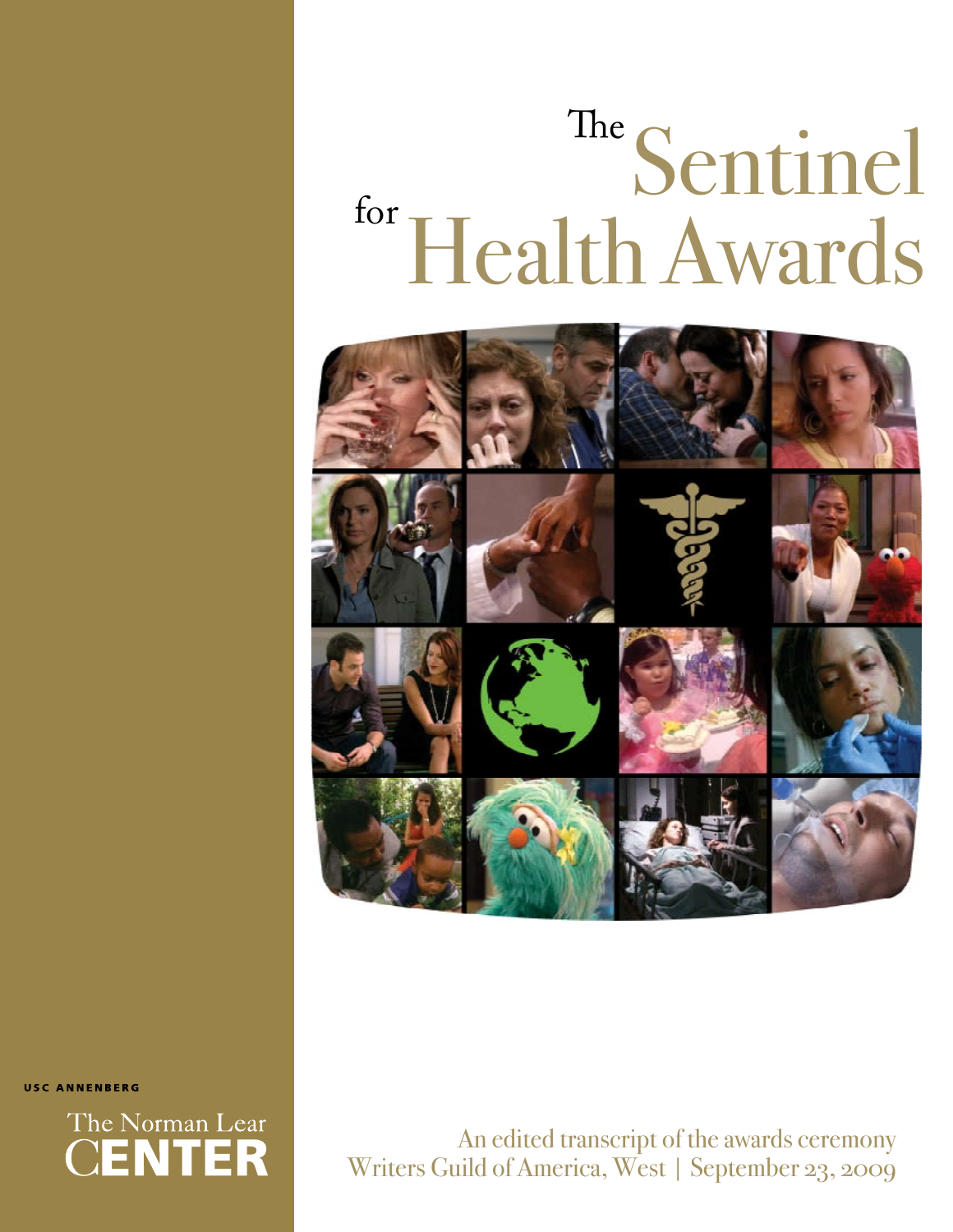### USC ANNENRERG The Norman Lear **ENTER**

#### **THE NORMAN LEAR CENTER**

The Norman Lear Center is a nonpartisan research and public policy center that studies the social, political, economic and cultural impact of entertainment on the world. The Lear Center translates its findings into action through testimony, journalism, strategic research and innovative public outreach campaigns. On campus, from its base in the USC Annenberg School for Communication & Journalism, the Lear Center builds bridges between schools and disciplines whose faculty study aspects of entertainment, media and culture. Beyond campus, it bridges the gap between the entertainment industry and academia, and between them and the public. Through scholarship and research; through its conferences, public events and publications; and in its attempts to illuminate and repair the world, the Lear Center works to be at the forefront of discussion and practice in the field.

For more information, please visit: **www.learcenter.org.**

## **HOLLYWOOD** HEALTH & **SCIETY**

#### **HOLLYWOOD, HEALTH & SOCIETY**

Hollywood, Health & Society (HH&S), a program of the Norman Lear Center, provides entertainment industry professionals with accurate and timely information for health storylines. Funded by the Centers for Disease Control and Prevention, The Bill and Melinda Gates Foundation, The California Endowment and the National Institutes of Health, HH&S recognizes the profound impact that entertainment media have on individual knowledge and behavior. HH&S supplies writers and producers with accurate health information through individual consultations, tip sheets, group briefings, a technical assistance hotline, panel discussions at the Writers Guild of America, West, a quarterly newsletter and Web links to health information and public service announcements. The program also conducts extensive evaluations on the content and impact of TV health storylines.

For more information, please visit: **www.usc.edu/hhs**.

#### **TABLE OF CONTENTS**

**Sentinel for Health Award Presentation Fage 5**<br> **Sentinel for Health Panel Discussion Fage 17 Sentinel for Health Panel Discussion** 

The 2009 Sentinel for Health Awards Presentation and Panel Discussion can be viewed in its entirity online at: **www.youtube.com/watch?v=AYDbJwljY5Q**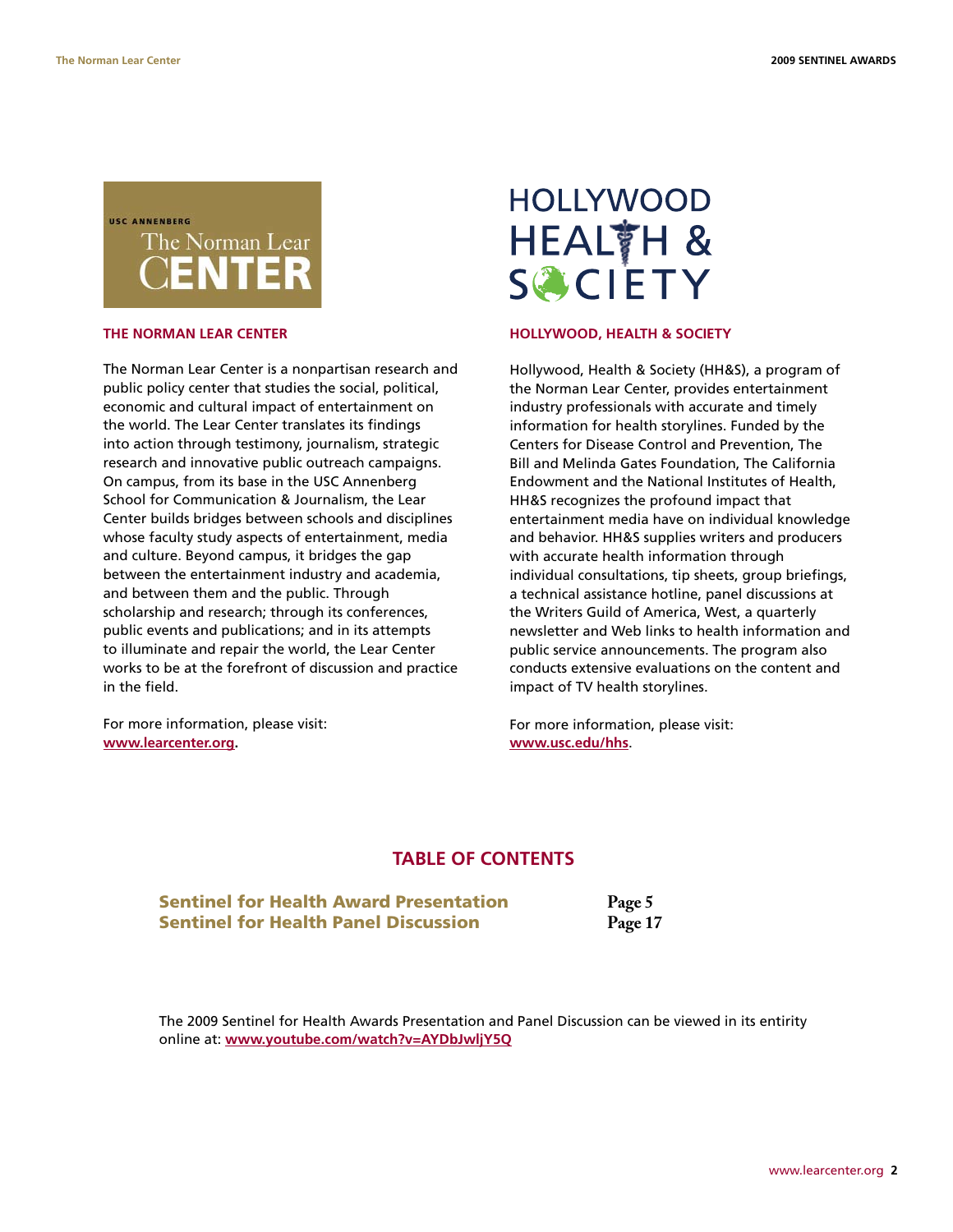#### **2009 SENTINEL FOR HEALTH AWARD WINNERS**

#### DAYTIME DRAMA

**FIRST PLACE:** "Carly's Alcohol Story," *As The World Turns* (CBS). Writers: Leah Laiman, Peter Brash, Jean Passanante, David A. Levinson, Susan Dansby, Gordon Rayfield, Cheryl L. Davis, Courtney Simon

**SECOND PLACE:** "Living with Autism," *Days of our Lives* (NBC). Writers: Dena Higley, Christopher Whitesell, Fran Myers, Victor Gialanella, Rick Draughon, Renee Godelia, Jeanne Marie Ford, Lisa Seidman, Jodie Scholz, Cydney Kelley, John Newman, Clem Egan, Linda Poindexter-Brown, Ryan Quan, Richard Culliton, David Cherrill

#### CHILDREN'S PROGRAMMING

**FIRST PLACE:** "Coming Home: Military Families Cope with Change," produced by *Sesame Street* in association with Worldwide Pants Inc. on PBS. Writer: Chrissy Ferraro

**SECOND PLACE:** "The Day Before Tomorrow," *Lincoln Heights* (ABC Family). Writer: Anthony Sparks

#### GLOBAL HEALTH STORYLINE

**FIRST PLACE:** "Retro," *Law & Order: SVU* (NBC). Writers: Jonathan Greene, Joshua Kotcheff

#### PRIMETIME COMEDY

**FIRST PLACE:** "You're Gonna Love Tomorrow," *Desperate Housewives* (ABC). Writer: Marc Cherry

#### PRIMETIME MINOR STORYLINE

**FIRST PLACE:** "Old Times," *ER* (NBC). Writer: John Wells

**SECOND PLACE:** "Worlds Apart," *Private Practice* (ABC). Writer: Steve Blackman

#### Primetime Drama

**FIRST PLACE:** "Old Times," *ER* (NBC). Writer: John Wells

**SECOND PLACE:** "Falling," *Law & Order* (NBC). Writers: Stephanie SenGupta, Keith Eisner

**THIRD PLACE:** "Selfish," *Law & Order: SVU* (NBC). Writer: Mick Betancourt

#### **EVERETT M. ROGERS AWARD FOR FOR ACHIEVEMENT IN ENTERTAINMENT EDUCATION 2009 RECIPIENT**



#### **Garth Japhet**

Garth Japhet is chief executive officer of Heartlines, an organization that aims to achieve positive social change by promoting lived values, strong relationships and civic action in southern Africa. Trained as a physician with a specialty in maternal/child health, he previously created the pioneering multimedia edutainment platform, *Soul City,* which now reaches 35 million people in eight southern African countries through entertainment programming, community mobilization and advocacy. He has been a Fulbright scholar, a fellow of the World Economic Forum, a Bishop Tutu Andrew Murray Prize for Media recipient, a member of the World Economic Forums Global agenda council, and a Senior Ashoka fellow.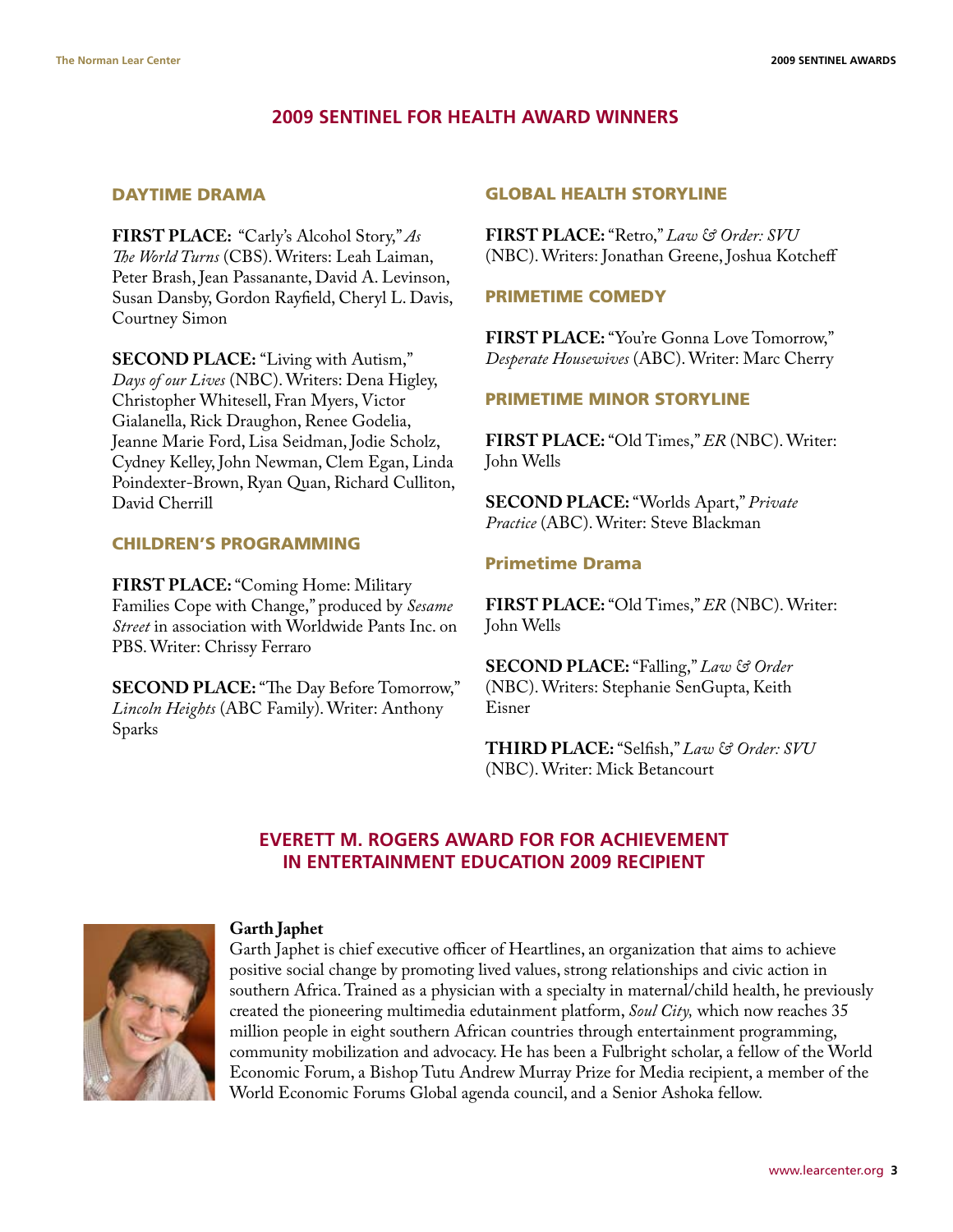#### **PANEL DISCUSSION PARTICIPANTS**

#### **MODERATORS**

Neal Baer, Sandra de Castro Buffington, director, Hollywood, Health & Society

Dena Higley, head writer *As The World Turns* (CBS)

Susan Dansby, script writer and alternative editor *Days of Our Lives* (NBC)

Bob Daily, executive producer *Desperate Housewives* (ABC)

Keith Eisner, co-executive producer *Law & Order* (NBC)

Mick Betancourt, co-producer *Law & Order* (NBC)

Joe Sachs, executive producer *ER* (NBC)

Moira McMahon, director of medical research *Private Practice* (ABC)

Anthony Sparks, executive story editor and writer *Lincoln Heights* (ABC Family)

Dr. Jeanette Betancourt,vice president, Outreach and Educational Practices *Sesame Street* in association with Worldwide Pants Inc. on PBS

Jonathan Greene, co-executive producer *Law & Order: Special Victims Unit* (NBC)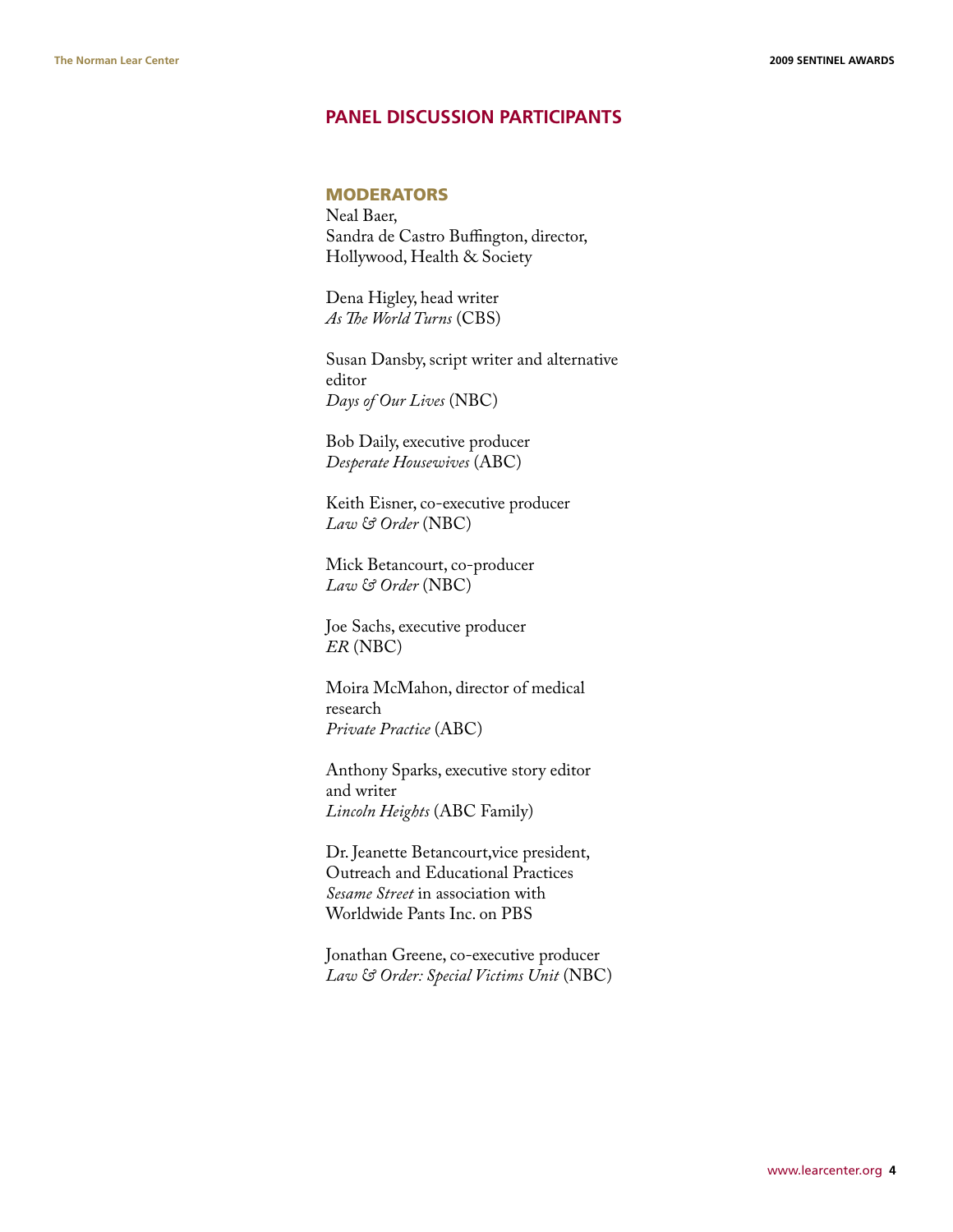



Michael Taylor and Sandra de Castro Buffington

#### **2009 SENTINEL AWARDS**

John Wells: Welcome all to our annual Sentinel for Health Awards ceremony and panel discussion. This is the 10th annual Sentinel for Health Awards and I can't believe it's been 10 years. That's 10 years of honoring shows that probe the depths of health issues.

I'm John Wells, co-chair of the board of Hollywood, Health & Society. We have a great program tonight because it's our evening to honor the writers of some of the best shows on television today, with no actor-presenters. It's just writers, so don't look for any actors here. This is for writers only.

I'd like to introduce Sandra de Castro Buffington, who is director extraordinaire of Hollywood, Health & Society, a program at the USC Annenberg Norman Lear Center.

Here's Sandra.

Sandra de Castro Buffington: Welcome everyone to this special evening. I'd like to start by recognizing some very important people. First I'd like to recognize Mary Ganikos, one of our favorite donors. She's with the Health Resources and Services Administration, the Department of Transplantation. And we'd like to recognize our Sentinel judges and our subject matter experts, the physicians, researchers and other technical experts who make our work possible. Thank you for coming. And finally, I'd like to recognize the Hollywood, Health & Society and the Norman Lear Center staff, especially Kathy Le who is standing in the doorway. Now let's give everybody a round of applause.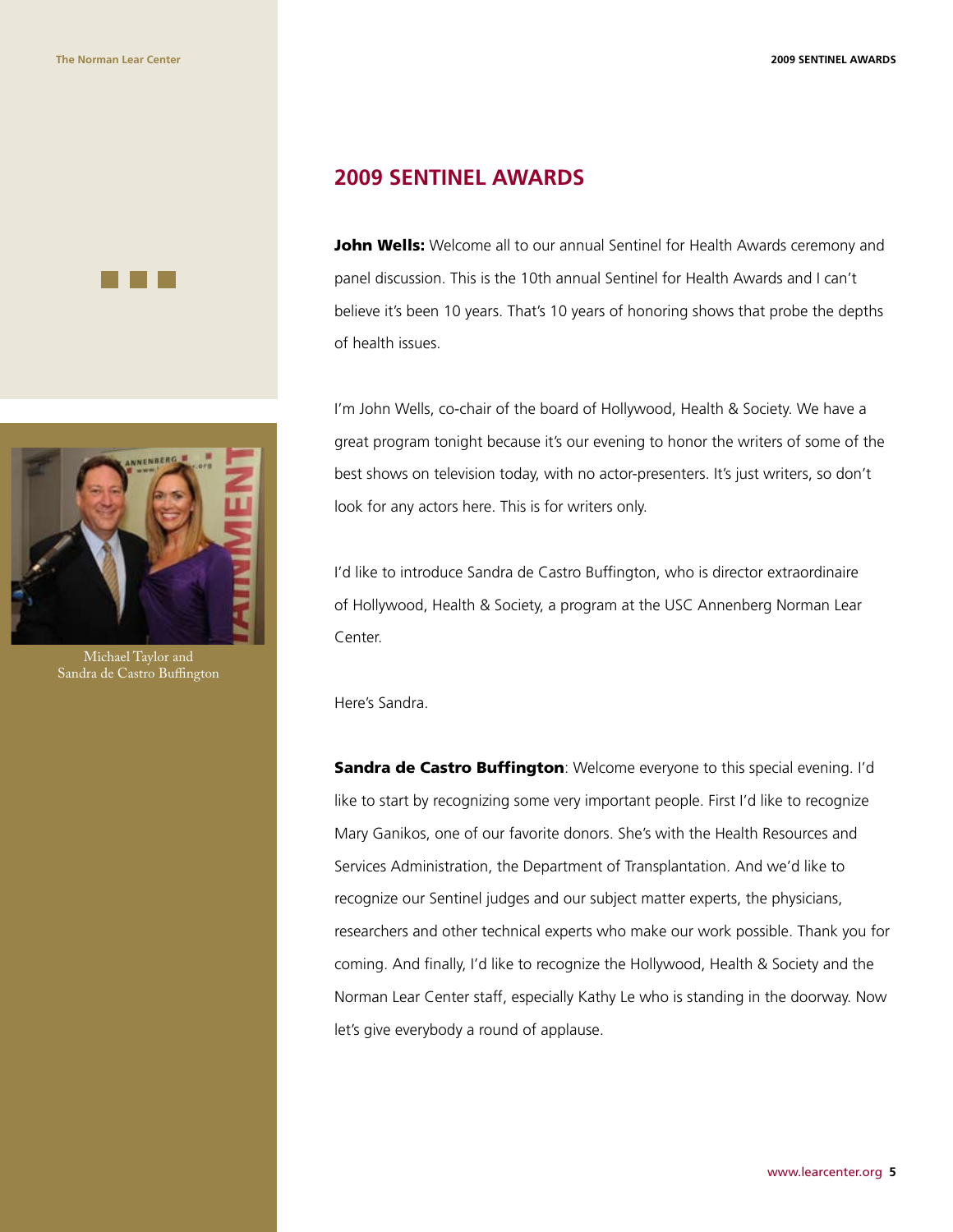

Arvind Singhal, Sandra de Castro Buffington and Garth Japhet



Marty Kaplan is not able to be with us tonight, but we're delighted that in his place we're joined by Michael Taylor, chair of Film & Television Production at the USC School of Cinematic Arts.

Before we present the 2009 Sentinel Awards, there's another award I'm honored to introduce. This is an award named for the late Everett Rogers. Ev was a pioneer in the field of entertainment education, as well as a former associate dean of the USC Annenberg School for Communication & Journalism. I first had the privilege of working with Ev in 1989 when together we coordinated the first ever International Entertainment Education Conference for Social Change here in Los Angeles.

It's a very special honor for me tonight to introduce the Ev Rogers award winner of 2009, Dr. Garth Japhet – who has come all the way from South Africa to receive this award. Garth Japhet is a trained physician specializing in maternal and child health, but what he has achieved in health education through entertainment media is nothing short of groundbreaking.

He created *Soul City*, a compelling TV drama that is one of the most popular in southern Africa. Not only is it a compelling drama, but it was created for the social good. It uses a multimedia platform that reaches 35 million viewers in eight southern African countries. Garth is currently CEO of Heartlines, a new company that uses TV and film to tell stories that encourage the nation to live by values such as acceptance, responsibility and forgiveness. Heartlines focuses on the power of relationships for positive social transformation.

Garth has been a Fulbright scholar, a fellow of the World Economic Forum and a recipient of the Bishop Tutu Andrew Murray Prize for Media.

To present the award tonight is Arvind Singhal, the winner of the 2005 Rogers Award.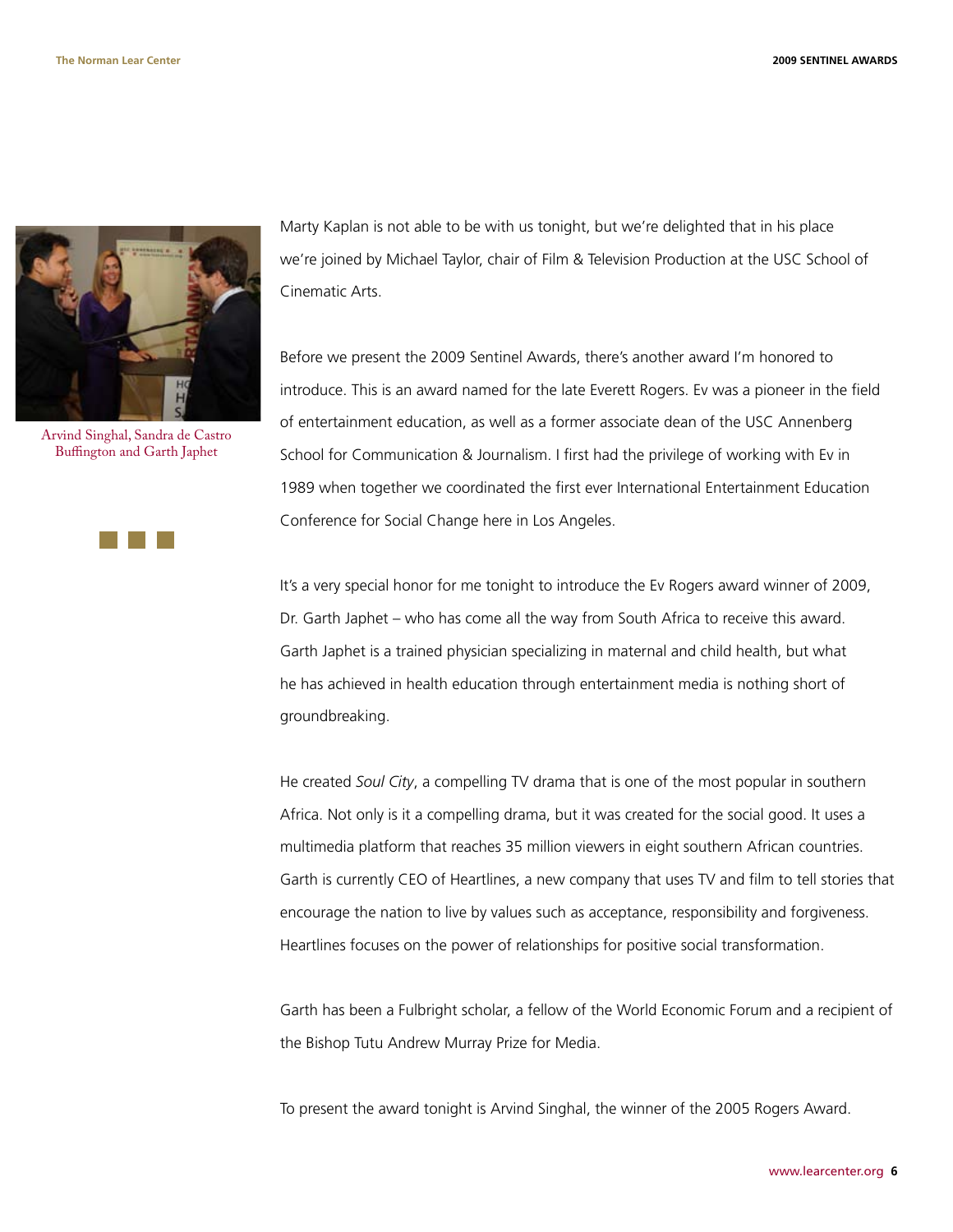



Arvind is a noted communications scholar, author and a professor at the University of Texas, El Paso, who had the privilege to both study and work with Ev Rogers.

**Arvind Singhal:** Please join me in celebrating and congratulating Garth Japhet for the Everett Rogers Award.

Garth Japhet: Good evening and thank you all very, very much for this honor. To the Writers Guild, to the Norman Lear Center and Hollywood, Health & Society, thank you. It is a great honor to be recognized in this way and also to be at an event like this. I'm not sure if you really realize the impact that your story lines have on the world, not just on America, and the lasting impact that it has on millions of lives, particularly in the part of the world that I come from.

I had the opportunity to have a look at some of the names here. All of these are household names in South Africa. The work that you do, the stories you tell, profoundly impact many, many lives beyond the realm of your own experience. So thank you very much for this honor, for this award and for the work you do. Thank you.

**Sandra de Castro Buffington:** Congratulations, Garth, on receiving this award for your visionary work. Now it's time to announce the finalists for the 2009 Sentinel Awards. I love this event because it gives us a chance to honor TV writers who give new meaning to the word storyteller, writers who not only tell a great story, but also change the hearts and minds of their viewers in the process. These master storytellers have the ability to capture the attention of millions of viewers around the world and teach them something important in the process.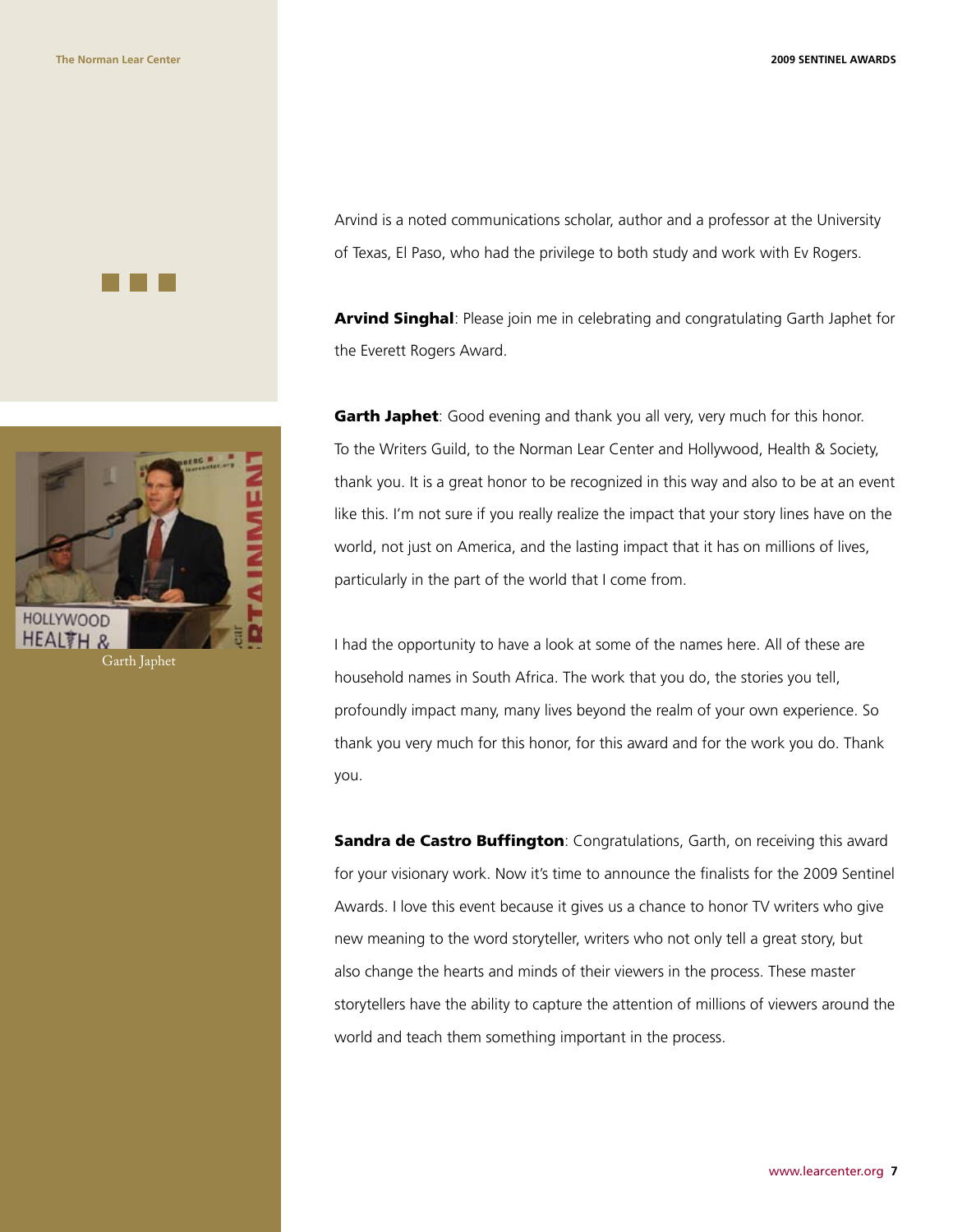They can<br>the thrall<br>simultane<br>inroads in<br>disease ar<br>our societ<br>-Sandra d They can hold viewers in the thrall of a story and simultaneously make inroads in reducing disease and stigma in our society as a whole.

" -Sandra de Castro Buffington

But it's not just about unique storylines or strong well-developed characters; these script writers show us how well-crafted TV shows can entertain viewers so completely that they learn almost by osmosis. They can hold viewers in the thrall of a story and simultaneously make inroads in reducing disease and stigma in our society as a whole.

Tonight is all about you. It's our chance to honor your strong storytelling and the positive and powerful effects of your work on society. Bravo!

Immediately following the award ceremony, the award winning writers and producers will take the stage. They'll address the highs and lows of writing about health issues for network and public television. We look forward to hearing from them.

And now the awards. Topic experts reviewed a total of 30 storylines before 11 were selected as finalists in six categories, which are Daytime Drama, Children's Programming, Global Health Storyline – a new category this year – Primetime Comedy, Primetime Minor Storyline and Primetime Drama.

Now I'm going to invite Michael Taylor to the podium to announce the winners in Daytime Drama and Children's Programming.

**Michael Taylor**: Thank you Sandra. Let's begin with Daytime Drama. There were two very strong finalists in this category. The first is from *Days of our Lives* and is called "Living with Autism." The storyline centers on a child named Theo who has autism. Theo's disease is seen through the eyes of his parents, Lexie and Abe Carver. Let's watch the clip.

(clip plays)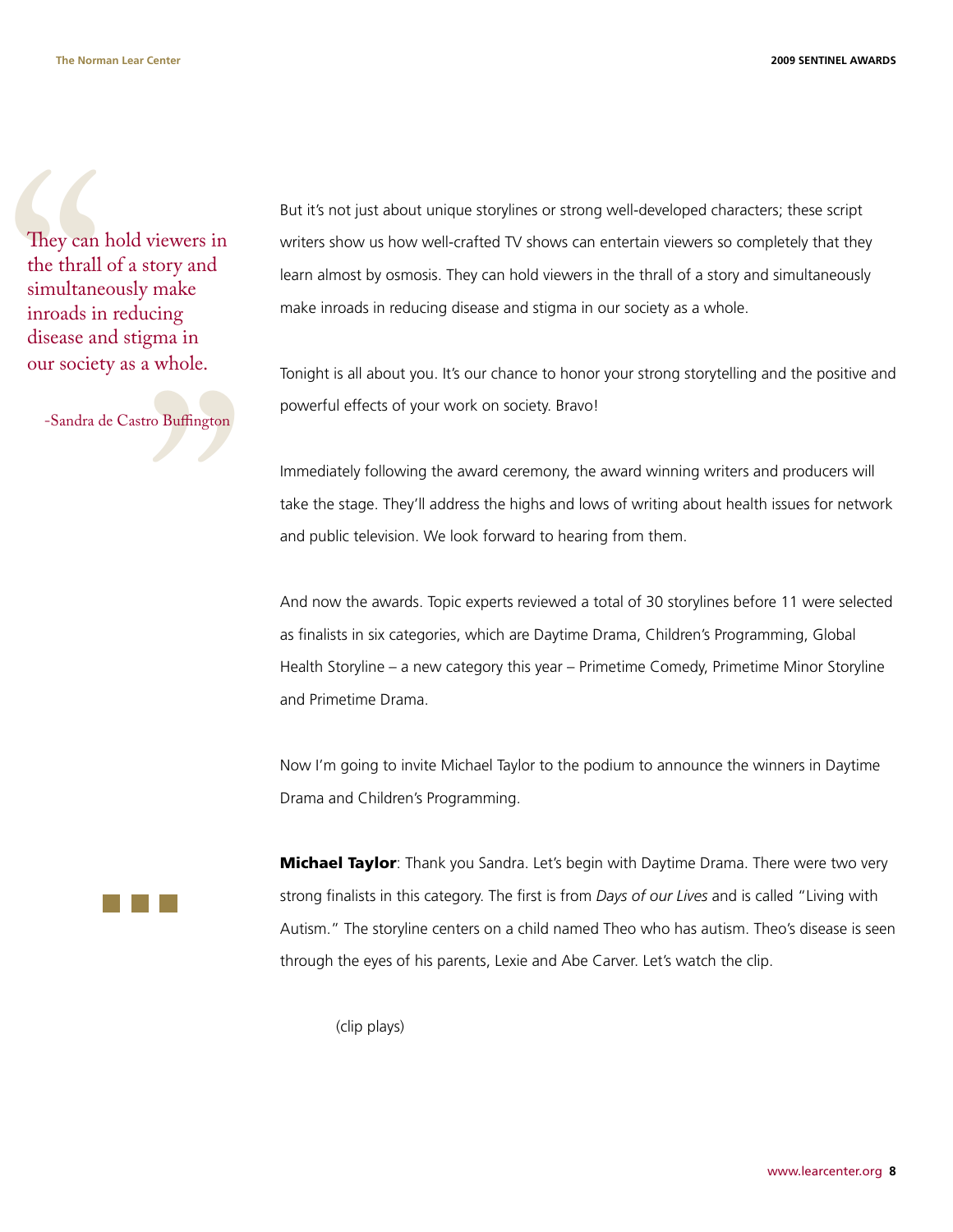



Michael Taylor and Susan Dansby

Michael Taylor: The next finalist is from *As The World Turns* and is called "Carly's Alcohol Story." In this storyline, we watch as Carly abuses alcohol and experiences the repeated pattern of denial, remorse and relapse. Let's take a look.

(clip plays)

**Michael Taylor**: And now for the second-place winner. Please give a round of applause to *Days of Our Lives* for "Living with Autism" and here to accept the award is head writer Dena Higley. Congratulations.

**Dena Higley: Thank you very much.** 

Michael Taylor: And next I'm pleased to honor *As the World Turns*, "Carly's Alcohol Story" as the first-place winner in our Daytime Drama category. And here to accept this award is Susan Dansby, the scriptwriter. Congratulations.

Next is the Children's Programming category. There were two impressive finalists in this category and I'd like to start with finalist number one, from the series *Lincoln Heights* with an episode called "The Day Before Tomorrow." Here, a female character finds herself in a physically abusive relationship and realizes the hard way that nothing will change unless she takes action. Let's watch the clip.

(clip plays)

**Michael Taylor**: Our second finalist for Children's Programming was produced by *Sesame Street* in association with Worldwide Pants; it's called "Coming Home: Military Families Cope with Change." The story explores the challenges faced by service members and their families as the soldiers return home with injuries, some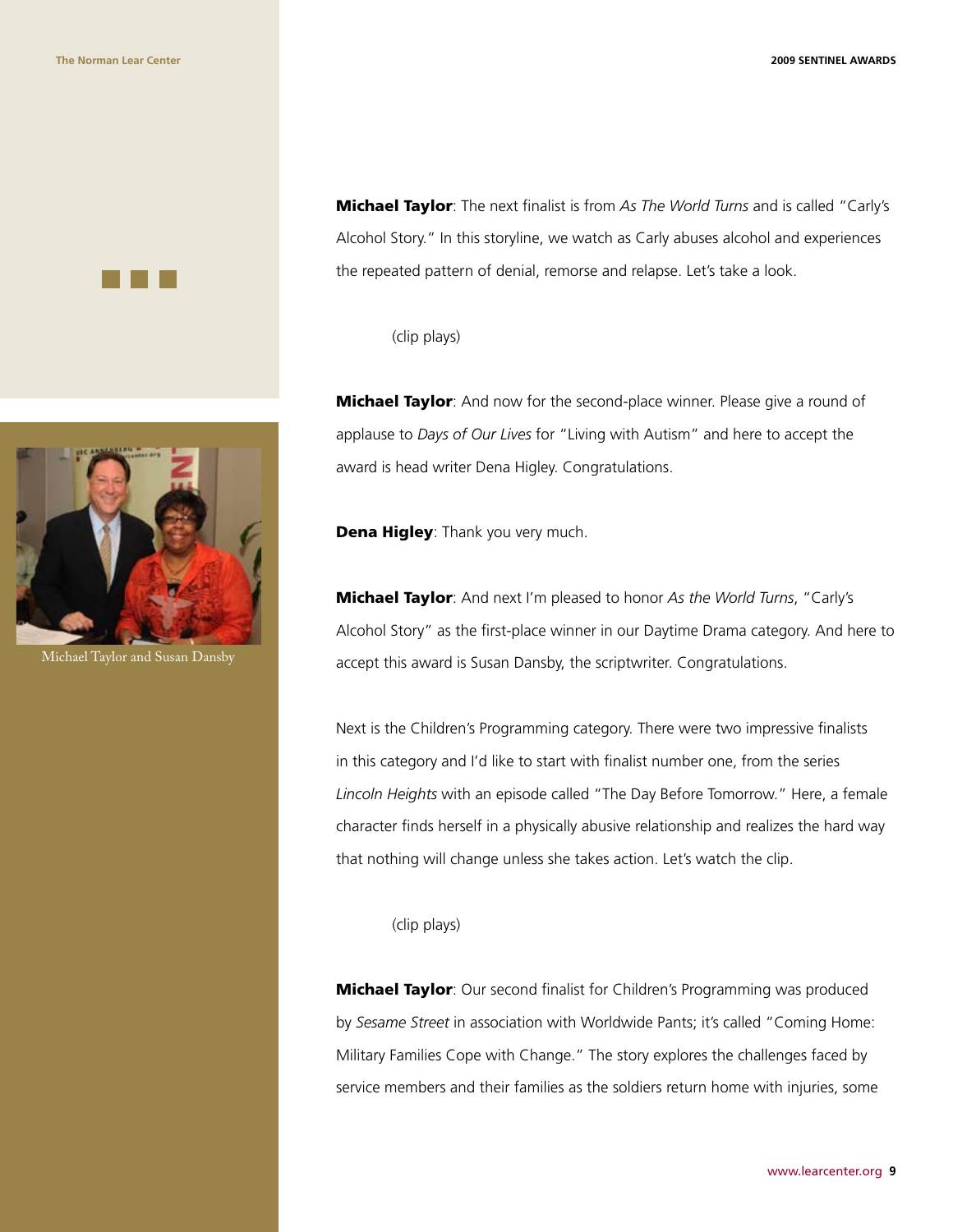obvious and others invisible. Let's watch.

(clip plays)

**Michael Taylor**: Let's first recognize the second-place prizewinner. Please give a round of applause to *Lincoln Heights*, "The Day Before Tomorrow." And here to accept the award is Anthony Sparks, executive story editor and writer. Congratulations.

HOLLYWOOD HEALTH &

Anthony Sparks

Anthony Sparks: On behalf of *Lincoln Heights*, my executive producer, Kathleen McGee Anderson and the writing staff, we'd like to say thank you for acknowledging us and acknowledging some of the work that we try to do.

*Lincoln Heights* is a really unique animal, we think, in the primetime television world in that we are a primetime cop show, we are a family show and we are also a teen drama, all at the same time. I speak for all of us when I say thank you for finding a way to acknowledge some of the work that we endeavor to do. Thank you so very much.

Michael Taylor: And now I'm pleased to honor *Sesame Street*'s "Coming Home: Military Families Cope With Change" as the first-place winner in our Children's Programming category. And here to accept the award is Dr. Jeanette Bettencourt, vice president of Outreach and Educational Practices and Christina Delfico, executive producer. Congratulations.

**Christina Delfico**: Thank you very much. This is quite an honor and it's interesting to see all the other work that everyone has been doing as well. We'd like to thank our funders, the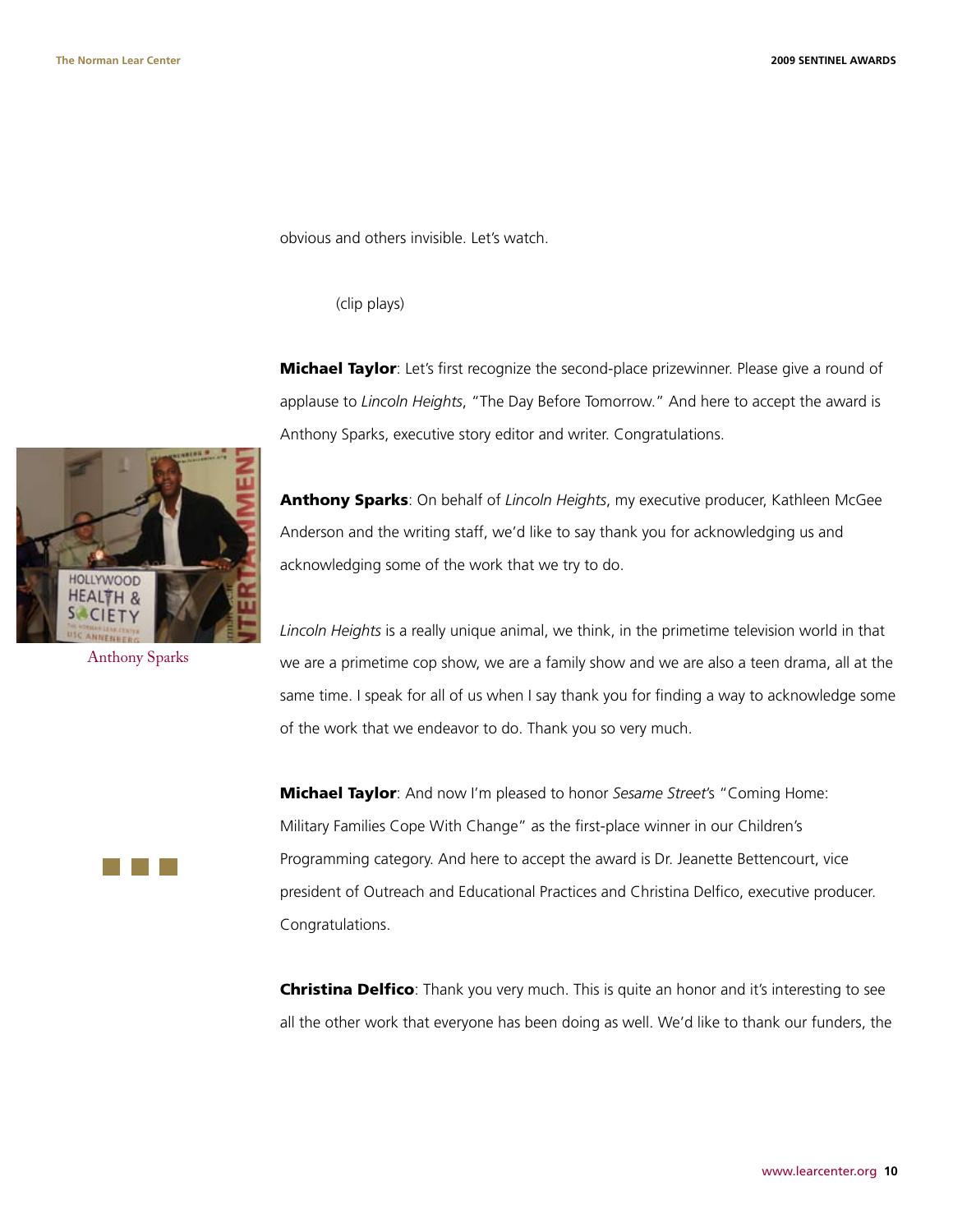



Jonathan Greene

Iraq Afghanistan Defense Impact Fund and the Department of Defense, as well as American Greetings. If we don't live near a military installation, we may not know what's going on with the families of our service members. So ours was a unique perspective of young children and young parents coming back and dealing with changes. Thank you very much to everyone here; we're really honored. Thank you.

**Michael Taylor**: Now I'm going to invite Sandra back to the podium to announce the winners in the Global Health Storyline and Primetime Comedy categories. Sandra?

**Sandra de Castro Buffington: Next is our new category for Global Health** Storyline. We have one finalist. It's an episode of *Law & Order: Special Victims Unit* called "Retro." This episode deals with the controversial topic of AIDS deniers. These are people in the U.S. and overseas who don't believe that HIV causes AIDS, a denial that often leads to tragic results. Let's look at the clip.

(clip plays)

Sandra de Castro Buffington: I am very pleased to present the award for Excellence in a Global Health Storyline to *Law & Order: SVU* for the episode "Retro." To accept the award, we have Jonathan Greene, co-executive producer. Jonathan, please come up to accept the award. Congratulations.

**Jonathan Greene**: Thank you on behalf of everybody at *SVU* for bestowing this on us. These kinds of stories are our bread and butter. I've had the privilege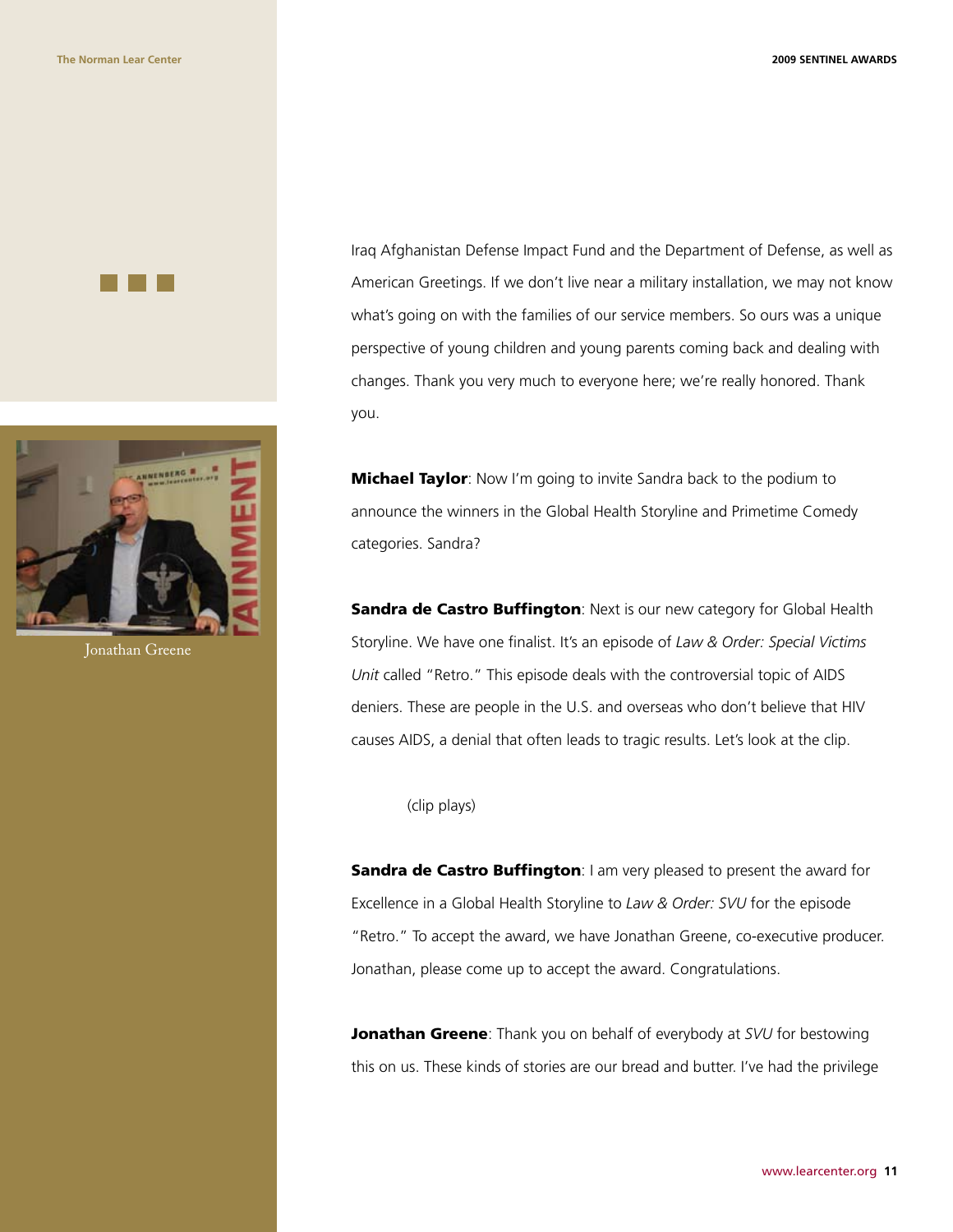for almost 10 years of being able to tell stories like this. We get paid to entertain, but we have such an opportunity to inform that I feel privileged to be able to use what we do to teach people things in addition to entertaining them. Finally I want to thank Hollywood, Health & Society for being such a huge resource to us in being able to tell stories like this. Thank you all.

**Sandra de Castro Buffington:** Next I'm pleased to present the Primetime Comedy category. This year we have one finalist from the popular television show *Desperate Housewives*. The entry for this year is "You're Gonna Love Tomorrow," which explores the problem of childhood obesity. Let's watch the clip.

(clip plays)

**Sandra de Castro Buffington:** I'm very pleased to present the first-place award for Primetime Comedy to *Desperate Housewives* for "You're Gonna Love Tomorrow." And here to accept the award is Executive Producer Bob Daily. Congratulations.

**Bob Daily**: Thank you. Thank you very much. This is a wonderful honor. It's nice for us to be honored for educating people and saving lives because at *Desperate Housewives*  the thing we're best at is killing people. I think we've killed over 40 people in five seasons. We've strangled people, burned people, crushed people, run them over. Someone was impaled on a picket fence during a tornado. So it's nice to be honored for something a little more positive than that.

I want to especially thank the Lear Center because on the few occasions that we have allowed people to live and have had questions about health issues, the people at the Lear Center have been amazing, provided us tons of research and information including the storyline that you saw tonight. So on behalf of all the writers, the directors and the actors, especially Madison De La Garza, who is that little girl that you just saw and is a great kid and

...we have<br>opporture that I feed<br>to be able we do to<br>things in entertain ...we have such an opportunity to inform that I feel privileged to be able to use what we do to teach people things in addition to entertaining them.

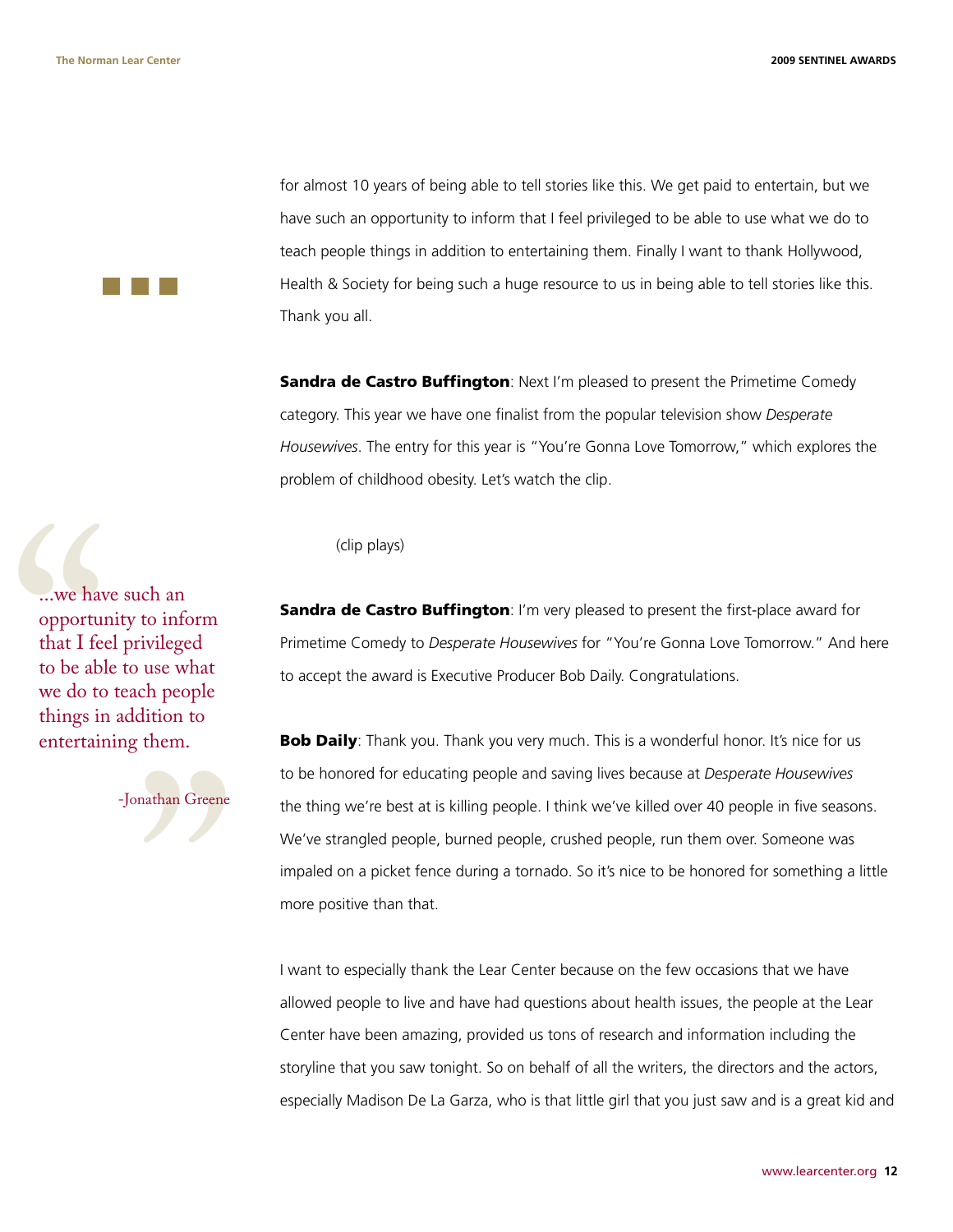



Bob Daily

a wonderful sport – thank you.

Sandra de Castro Buffington: I'd like to invite Michael back up to present the awards for Primetime Drama Minor Storyline.

**Michael Taylor**: We have two finalists in this category. The first finalist is from *ER*, a series that ran for an amazing 15 years. The storyline is one from the final episodes of *ER* and is called "Old Times." In this episode, Noah Wyle's character, Dr. John Carter, undergoes a complex kidney transplant operation and a public health intervention called the Surgical Safety Checklist ends up saving his life. Let's watch the clip.

(clip plays)

Michael Taylor: The second contender comes from the series *Private Practice*. It's titled "Worlds Apart." This episode deals with a young diabetic boy who seeks help for an infection around the tube used to deliver insulin to his body. Let's take a look.

(clip plays)

**Michael Taylor**: Now I'd like to recognize the second-place finalist in the Primetime Minor Storyline category, *Private Practice*, "Worlds Apart." To accept the award is Moira McMahon, director of medical research for the show. Please come up and accept the award.

**Moira McMahon**: Thank you very much. This is terrific. I want to thank Hollywood, Health & Society. I call them every single day. I email them at least three times a day and almost everyday I talk to a doctor and learn something new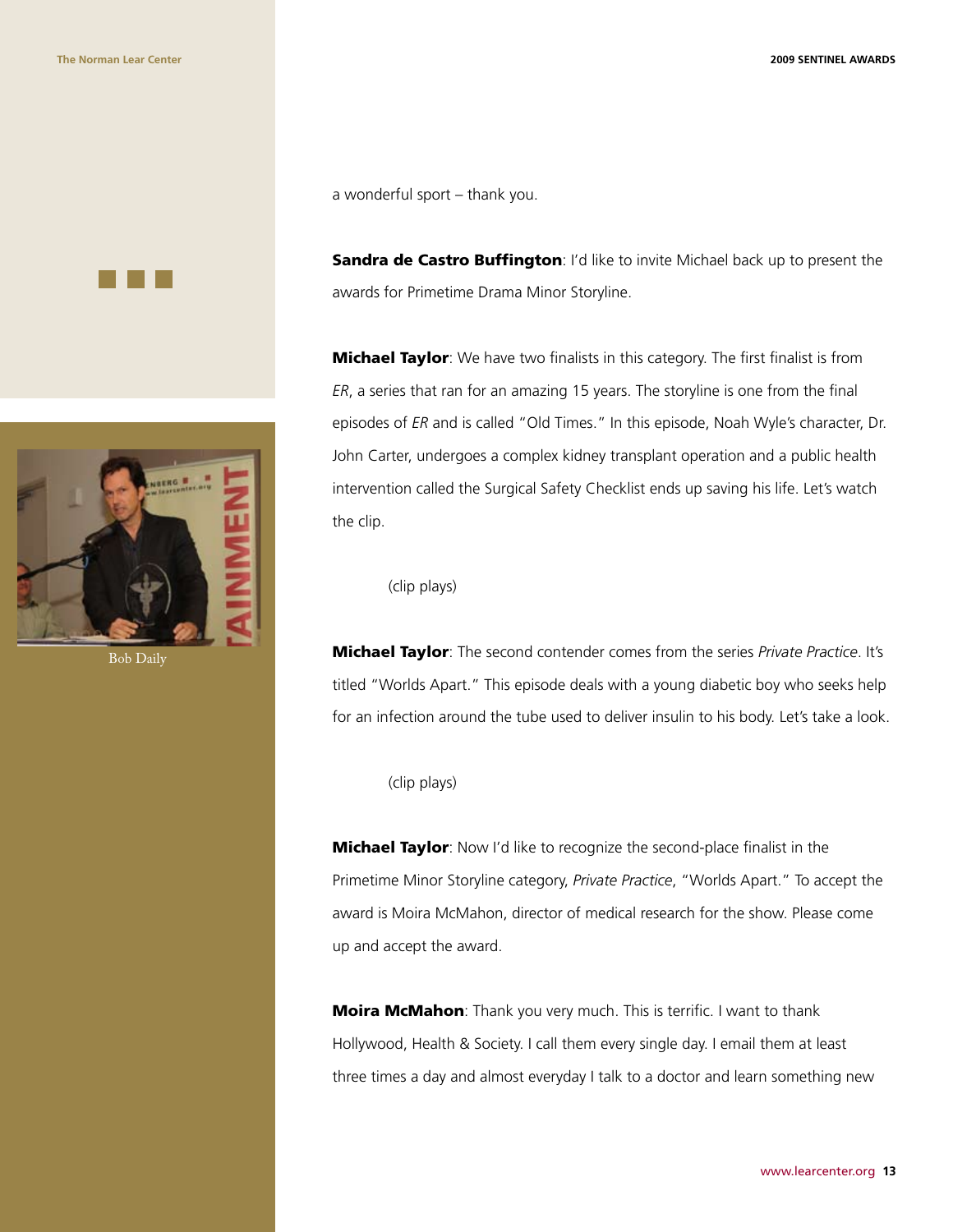We try of<br>to be as a<br>as possib<br>challeng:<br>rewardin<br>put great<br>there. We try our very best to be as accurate as possible. It's challenging but very rewarding when we can put great messages out there.

"<br>"<br>" -Moira McMahon

because of them. So, thank you all very much, particularly Kathy, who at this point is getting texts from me.

We try our very best to be as accurate as possible. It's challenging but very rewarding when we can put great messages out there. Diabetes is a big epidemic right now in children and I'm really glad that we were able to do the storyline. Tune in next season. The premier is pretty soon. Thank you.

**Michael Taylor**: Next, it's my pleasure to present the first-place award to *ER's* "Old Times." Accepting this award is Dr. Joe Sachs, executive producer.

Joe Sachs: On behalf of John Wells and all the writers of *ER*, thank you very much for honoring us. We too are blessed by Hollywood, Health & Society, who was always there when we needed them.

This particular story has a very interesting origin. I read about the Surgical Safety Checklist a year and a half ago in an article in *The New Yorker* about Dr. Atul Gawande – a professor of medicine at Harvard, and a big advocate of the procedure. We were waiting for the right time for a dramatic story to be able to highlight it and what better way for an old doctor, Peter Benton, to come back and save a life of a dear old friend by such a simple intervention.

It's just an example of how we started with the drama and the storyline. We wanted Peter Benton, without himself operating on John Carter, to have a tremendous impact. The power of this checklist was demonstrated; and this particular clip is being shown all over the world now to get ministers of health onboard with the checklist.

So thank you again. It was a great 15 years. We had a lot of help from Hollywood, Health & Society and we appreciate your recognition.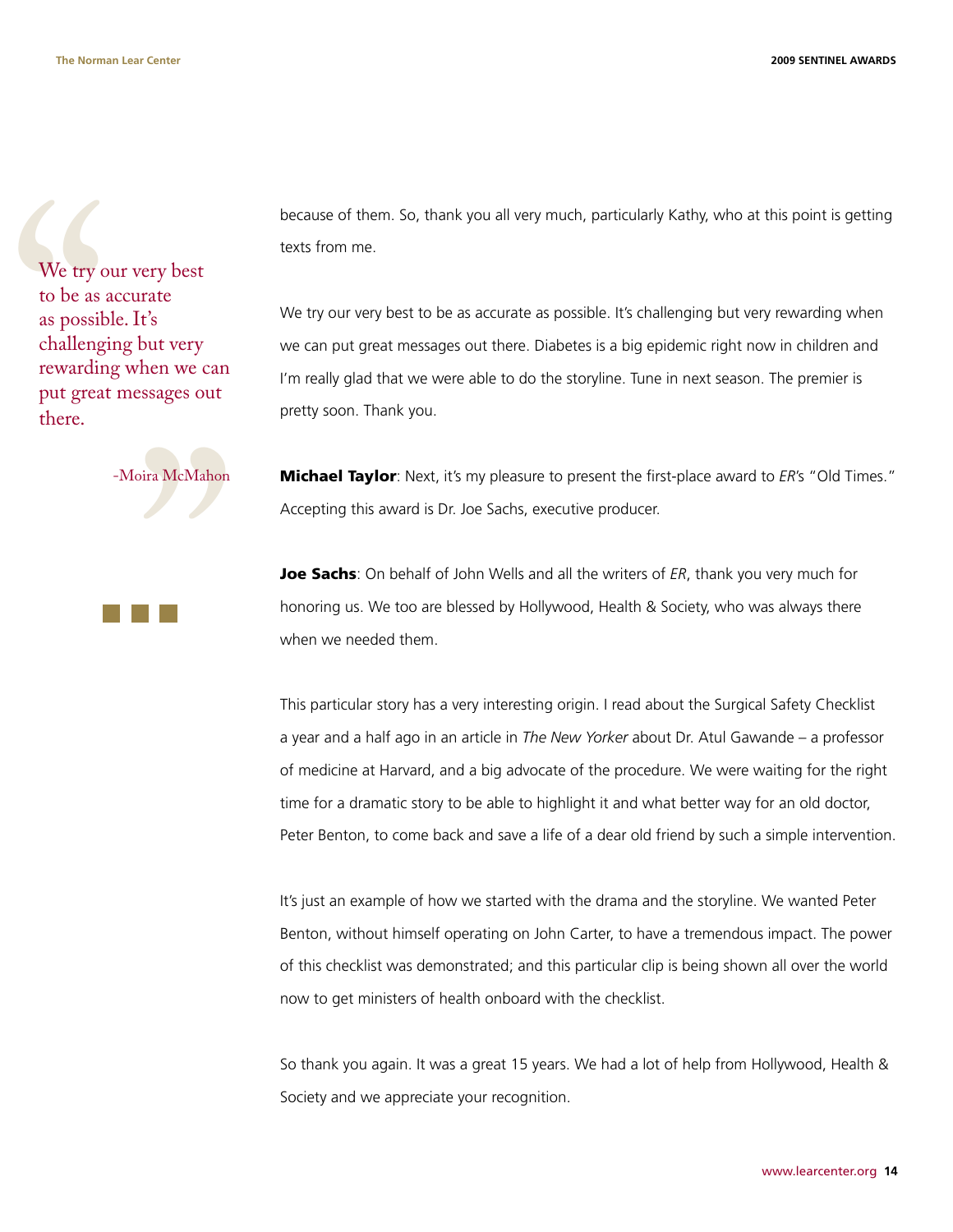



**Sandra de Castro Buffington:** Our final category this evening is Primetime Drama. We have three extraordinary finalists. We'll start with *Law & Order* and its storyline, "Falling." In this episode, Assistant District Attorney Michael Cutter struggles to find a way to help a disabled child avoid an ethically questionable surgery. Let's watch.

(clip plays)

Sandra de Castro Buffington: Our second finalist in this category is *Law & Order: Special Victims Unit*, with the episode "Selfish." In "Selfish" the writers explore the controversial topic of childhood vaccinations and the consequences for many if one child remains unvaccinated and gets sick. Let's take a look.

(clip plays)

Sandra de Castro Buffington: Our third finalist is once again the *ER* episode "Old Times." This major storyline revolves around a grandmother's difficult decision to allow her grandson's organs to be donated, give meaning to his tragic death and offer a second chance at life to others. Let's see the clip.

(clip plays)

Sandra de Castro Buffington: First, it's my pleasure to announce the thirdplace winner in Primetime Drama category. Please give a round of applause to *Law* 



Joe Sachs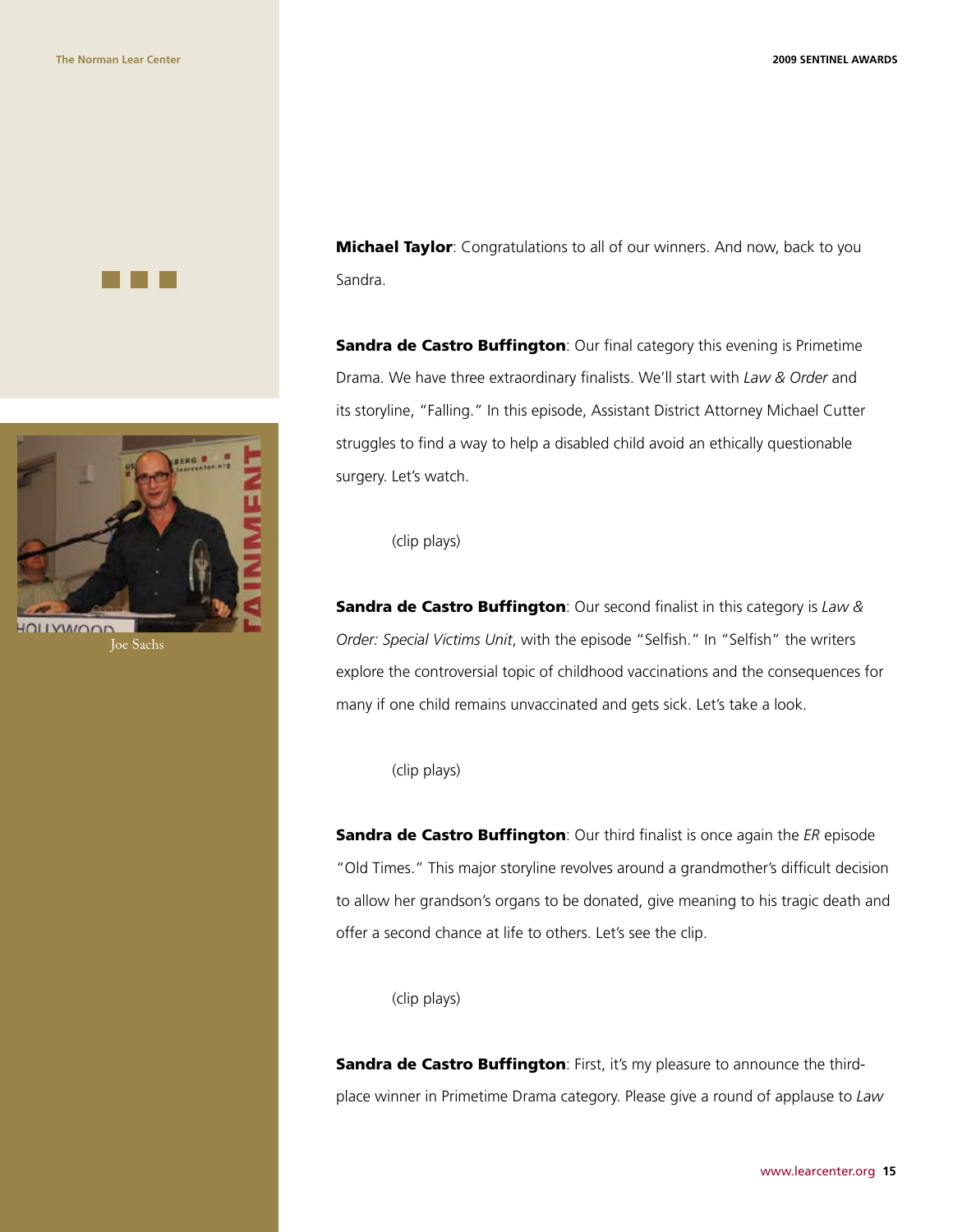*& Order: SVU*'s "Selfish." Here to accept the award is Co-Producer, Mick Betancourt. Would you please come up to accept the award? Congratulations.

**Mick Betancourt**: Thank you. Thank you very much for the award. I'd like to accept this on behalf of the whole staff of *Law & Order: SVU* and I would also like to thank Hollywood, Health & Society for your accessibility and being so wonderful every time I call. The staff was definitely a tremendous asset to us in our telling of this story. Tonight is an incredible reminder of what really powerful and great storytelling can accomplish. I am truly honored to be a part of it. Thank you.

**Sandra de Castro Buffington:** Next I'd like to announce the second-place winner. The second-place prize goes to the *Law & Order* episode "Falling." Here to accept the award is Keith Eisner, co-executive producer. Will you please come up to accept the award? Congratulations.

**Keith Eisner:** Thank you. On behalf of my co-writers, Stephanie Sengupta and the staff of *Law & Order*, I'd like to thank Hollywood, Health & Society for this honor. As you know, *Law & Order* frequently traffics in ethical issues. Those issues don't always involve health topics. This time the show did and we're very privileged and honored to be able to bring it to the public's attention. Thank you.

**Sandra de Castro Buffington**: Finally, the 2009 Sentinel for Health Awards first-place winner in Primetime Drama is *ER* for "Old Times." Here to accept the award is Joe Sachs, executive producer. Congratulations.

Joe Sachs: Thank you. Wow. I would like to make the promise that I won't be back next year to accept any other awards. No. Again on behalf of John Wells and the writing staff – the writing is a great collaboration – we would just like to say thank you.

Tonight<br>incredibl<br>what rea<br>and grea<br>can acco. Tonight is an incredible reminder of what really powerful and great storytelling can accomplish.

" -Mick Bentacourt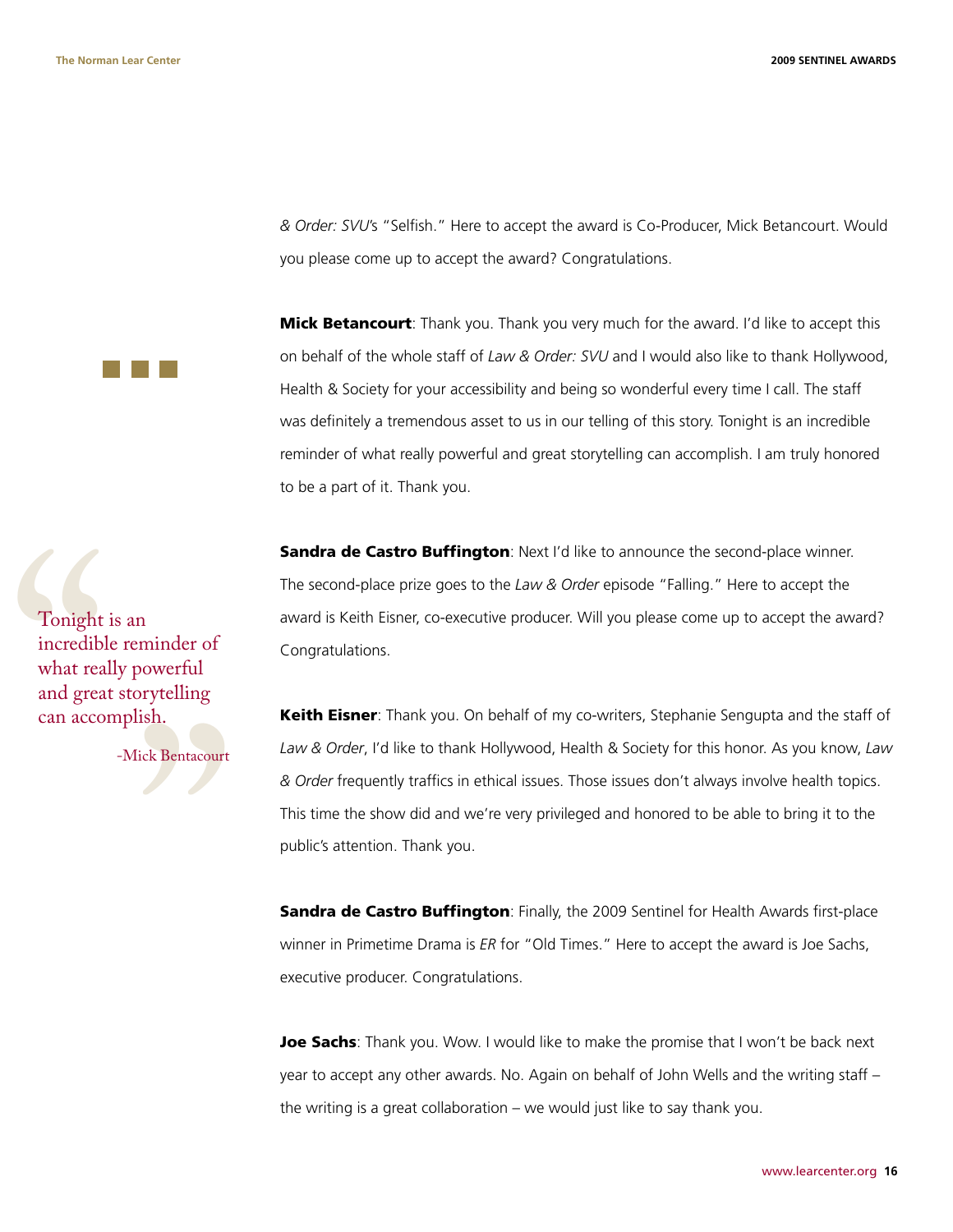It's always<br>effort to te<br>dramatic s<br>those dran<br>are suppor<br>informatic<br>current an It's always been our effort to tell great dramatic stories, but those dramatic stories are supported by medical information that's current and accurate.

" -Joe Sachs

I'd also like to acknowledge the history and tradition of staying current and accurate with the medical information on *ER* – a history that went all the way back to 1993 when the pilot was first developed by Michael Crichton from a script that he wrote. And I'd also like to acknowledge Neal Baer, who was such an important part of *ER* in the early years. We set the bar very high. It's always been our effort to tell great dramatic stories, but those dramatic stories are supported by medical information that's current and accurate. And as a side effect, people learn. And we know that. So thank you again, it's really a great honor.

#### **2009 SENTINEL PANEL DISCUSSION**

**Sandra de Castro Buffington**: We're so impressed by the work of these fine writers and especially delighted by the entries from new contenders like *Sesame Street*. You are all winners and I applaud you in your efforts to tell compelling and important stories that educate and enlighten audiences. Please keep up the good work.

I know we're all waiting to hear from the writers, so let's move on to our panel discussion. At this point, I'd like to invite the panelists representing the shows honored tonight to take a seat at the tables. We have the next 20 to 30 minutes to hear from them about their experiences working on these storylines and to take any questions you may have for them.

I'd also like to invite Neal Baer back to the stage to moderate with me tonight's panel. Neal is co-chair of the Hollywood, Health & Society Advisory Board and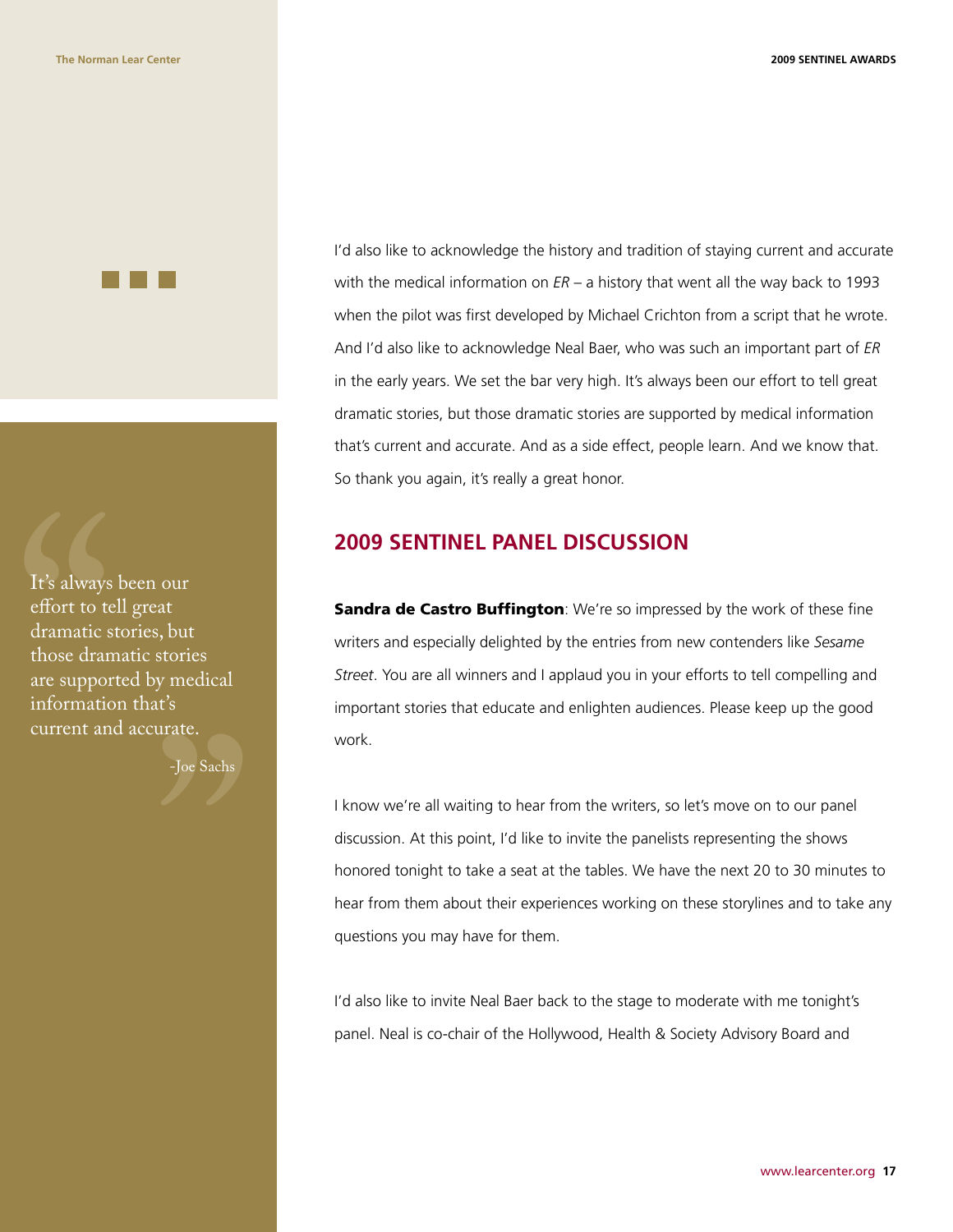

Neal Baer

this was<br>
never the<br>
be emotic<br>
enough t ...this was a story I never thought I would be emotionally strong enough to tell.

" -Dena Higley

executive producer of *Law & Order: Special Victims Unit*, a winner tonight. Please take your seats.

Neal Baer: Congratulations to all of you. Thank you, Joe, for your nice comments. *ER* really did epitomize great medical storytelling so I was thrilled. But Joe was on the show since the very beginning. So, I really congratulate you, Joe, and *ER* for all the many stories that you told over those years.

Before we start, we didn't hear from the Daytime Drama winners. So first, Dena, please say a word on accepting your award.

**Dena Higley**: I was kind of glad we skipped that part. I have worked in television in daytime drama for 24 years and I've lived with autism for 21. And this was a story I never thought I would be emotionally strong enough to tell. My son, Connor, was diagnosed with autism spectrum disorder when he was almost four years old and that was a long, long time ago. It's a different world now, and I am so grateful that it is.

I didn't pitch this story. Bruce Evans, senior vice president of daytime programming at NBC, is an impossible man to say no to. I'm so glad. I want to thank Bruce so much for raising the bar and challenging me to tell Connor's story. It was such a personal story for me. The clip of the program that we just saw: that was me and that was Connor. I totally pulled it out of my own life. My husband is sitting here in tears because he doesn't watch the show and he'd never seen that clip before. Thank you to Jim and Renee and Terrell. It's like watching good-looking versions of Mark and me living out our lives. And Rebecca McGill, thank you so much for pushing this issue with me.

And you know, autism is an epidemic in this country. One out of 150 births now are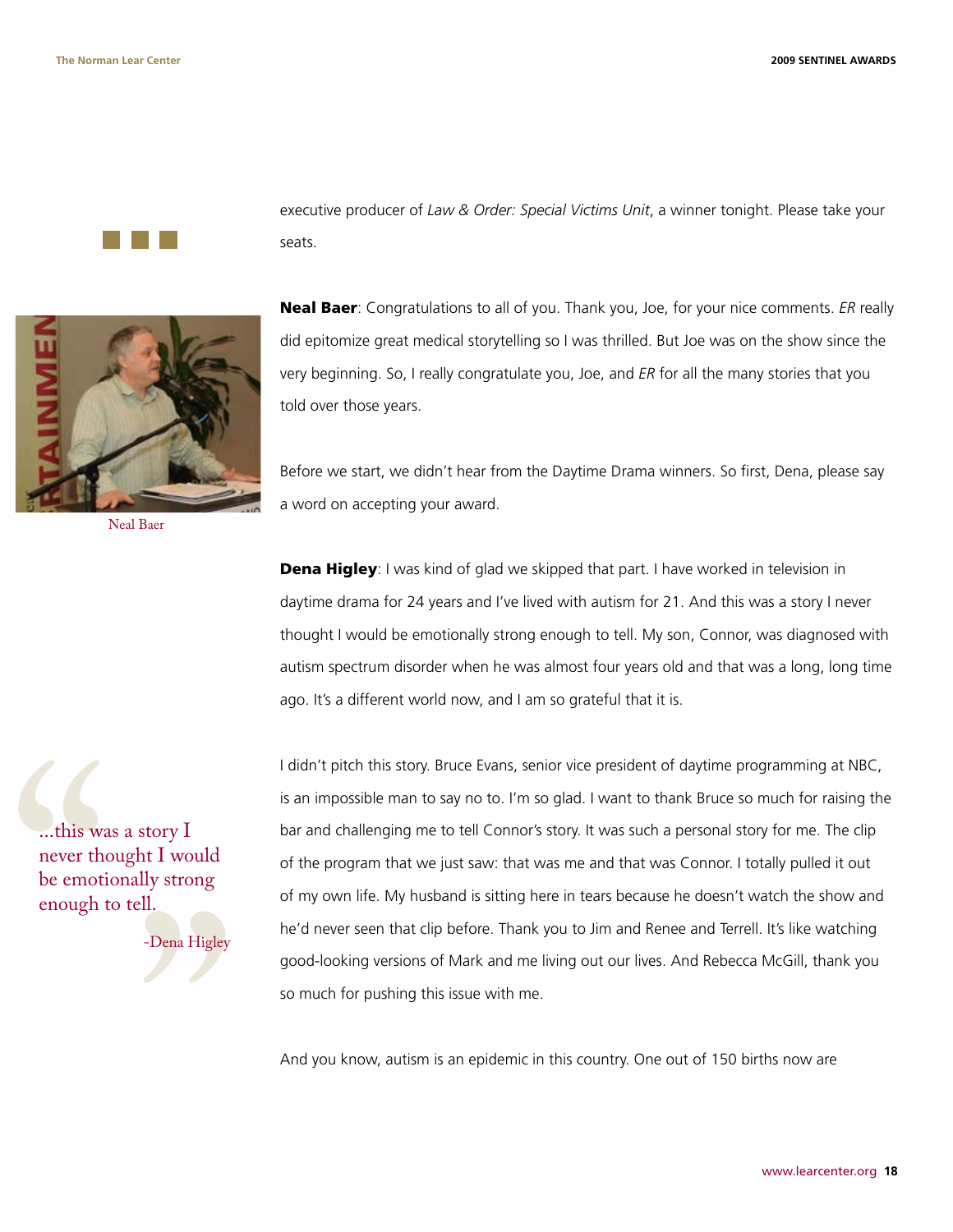



Dena Higley

documented cases of autism spectrum disorder and it's such a spectrum. You can live anywhere on the spectrum. My son is now 21 and is going to college. He goes to Azusa Pacific University. He couldn't be here tonight because he had too much homework. It's a good thing.

I think about all the kids that he went to preschool with who maybe are living a different kind of life than what you or I would call normal. But we champion them and we speak for those who can't speak. I love these kids. They're special and wonderful and we, as a society, need to embrace them and find the glory in them. So thanks Mark, my husband. Thanks.

Neal Baer: Thank you Dena. Now I'll ask a question of each of the panelists pertaining to their experiences doing their shows. I'll continue with Dena for one more moment. There are so many people who have children with autism. What was the audience response?

**Dena Higley:** Oh gosh! I got emails from hundreds of parents. Many of them weren't necessarily parents of autistic kids, but their kids went to school with autistic kids and they had questions that were answered by watching *Days of Our Lives*. They had concerns that were assuaged. Parents of kids who had just gotten a diagnosis would email me. It was an overwhelming response. It was beautiful and heartfelt. I'm sure Bruce and Rebecca could tell you stories, too. Renee and Jim hear things all the time that are very positive and glowing. We couldn't be more touched by the outpouring of response and love.

**Neal Baer:** So the stories make a difference.

**Dena Higley:** Absolutely, absolutely. It's the fun part of my job.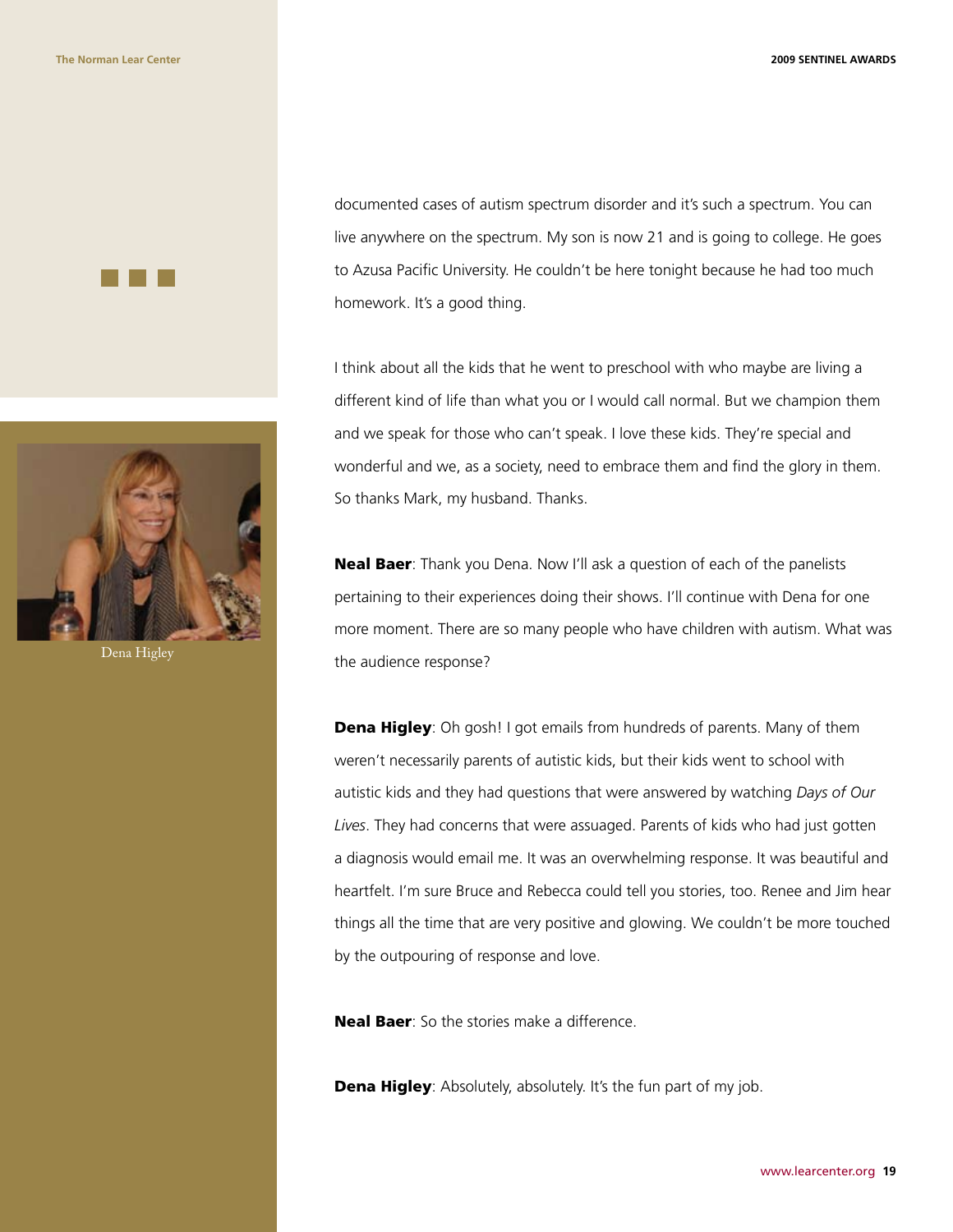Neal Baer: Great. Thank you. Thank you very much. Susan, and *As The World Turns*. Congratulations.

**Susan Dansby**: Thank you. I was looking at the list of possible questions and the one that hit me was the one I couldn't answer. How did this story start? So I called our head writer, Jean Passanante. She explained, as happens so often in daytime, that somebody got pregnant. Our actor, Maura West, got pregnant and we had to write her out for a certain number of weeks. That's exactly how this story got started.

The fallout of all of that, which also happens a lot in daytime, is that we had a character named Carly whose father was an alcoholic, who owned a bar, who was going through a major life crisis. This was her way to cope. On a personal level, my father was an alcoholic. I had this story land in my lap and had the opportunity to say in scripts what I couldn't say to him – certainly no longer can say to him because he's passed away. Being able to go through our own catharses is so wonderful, because through us the audience also gets to do that.

So I do though want to recognize Chris Goutman, our executive producer; as well as Jean Passanante, Leah Laiman and Barbara Bloom from CBS, who all really pulled this story together.

**Neal Baer**: Thank you. I also noticed that you incorporated the CAGE questionnaire. These are the questions that we as medical students are taught to ask and are a widely used method of screening for alcoholism. So it was pretty impressive. I appreciated that.

**Susan Dansby:** It was a challenge to make it sound conversational. My hat is off to everybody who was involved. But it was so important to hold up a mirror to Carly and to other people out there who might be going through this same situation. So that people

I had thi<br>
in my lap<br>
opportur<br>
scripts w<br>
say to [m I had this story land in my lap, and had the opportunity to say in scripts what I couldn't say to [my dad].

France -Susan Dansby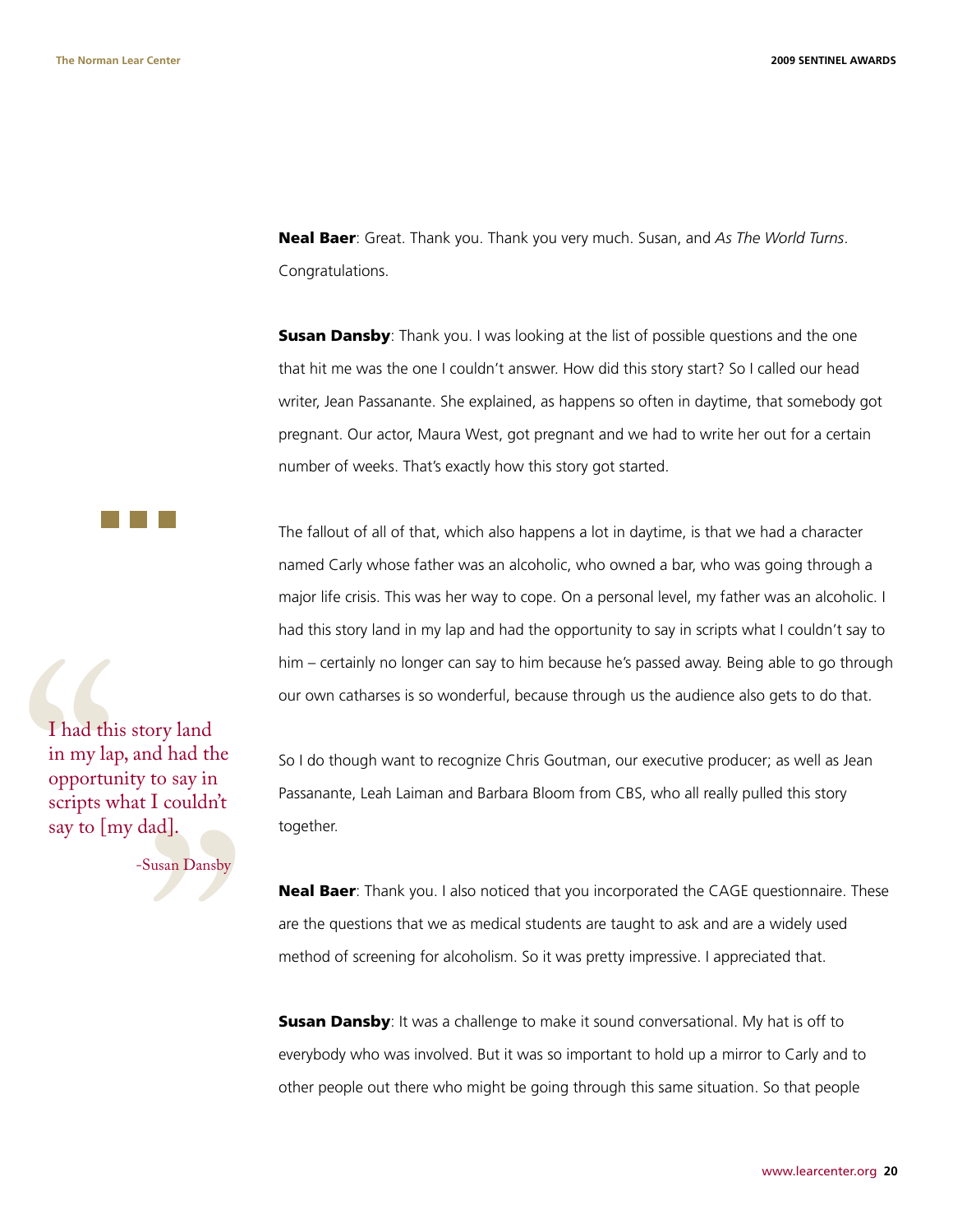



Susan Dansby

do have some criteria with which to say, "I'm not imagining this, this really is happening. This really is what's going on here."

**Neal Baer:** It's a tough thing to do – as we all know – to write material that is "educational" in a non-expositional way. So it's a true accomplishment and something that is not easy to do. Everyone certainly showed that tonight in their work.

Bob, this is a parent's nightmare, to have an obese child in this culture. Yet you captured it so well, the mother's desperation to make her child thin. What inspired this storyline?

**Bob Daily:** I would be lying if I said it came from an educational objective originally. We had taken a five-year jump with our characters from one season to the next, and Gabrielle – the character played by Eva Longoria – was herself in the storyline struggling with weight issues. Although Eva Longoria does not struggle with weight issues personally, trust me. Through the use of padding and baggy clothes, her character did.

We thought it might be an interesting counterpart for her to deal with her issues through her child. As a former model and former size double-zero, her character has to deal with the idea comedically, and grapple with the thought of having a child who was so different from her.

It was very controversial. We got a lot of criticism. The difficult thing about doing a storyline like that is that you have actors playing those characters. Madison, who is the young girl who plays Juanita, is a wonderful kid. But we were concerned about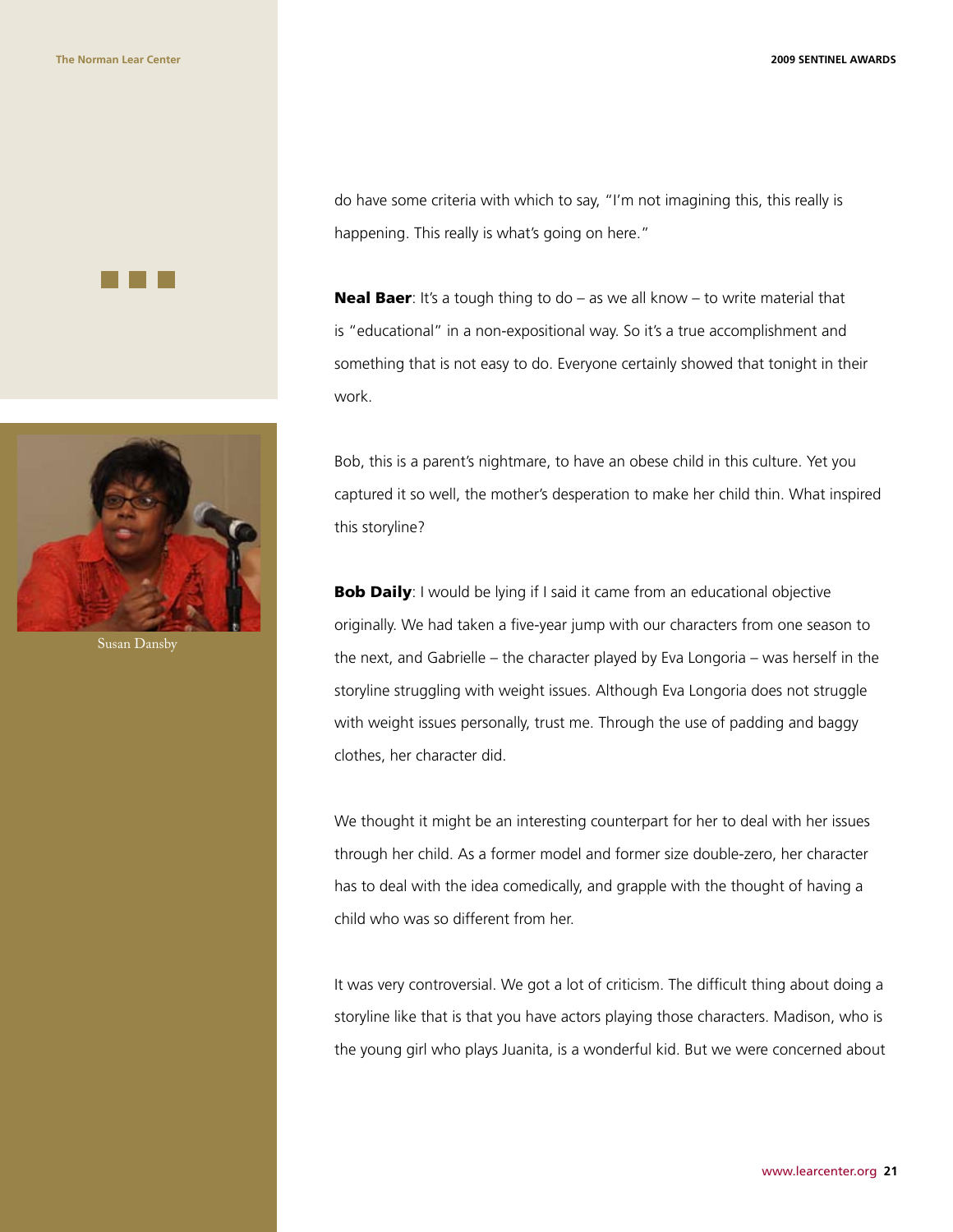how was this going to affect her. Her mom was great at dealing with that and Madison thankfully seems to have no issues or hang-ups at all and is just a delightful kid. So that was not a problem on set, but that was something we were definitely worried about going into it.

**Neal Baer:** I think you bring up a critical point when you said that it wasn't meant to be educational. For me personally, I appreciate that because it was a great story and yet it had elements that we can really relate to as parents or even just as viewers. So I try never to think about educating; I always try to consider whether it is a good story and hopefully try to be accurate at the same time. What were the criticisms?

**Bob Daily**: People felt that Gabrielle was not handling this problem in the best possible way and our answer to that was: clearly! She is playing a flawed character who is not supposed to handle it the right way. Besides mining the comedic side of that issue, we felt that it was more interesting dramatically to portray a flawed character as opposed to someone who goes out and does everything by the book. It is interesting dramatically and we knew we were wading into a very thorny issue. I think people overall were pleased.

Neal Baer: I thought it was wonderful. Forty percent of the kids in Los Angeles County are obese. To be able to do a storyline in a comedy or a dramedy is really great, because we often think about portraying health issues either in daytime or in primetime dramas. So to do it in children's shows and in a comedy like *Desperate Housewives* was really wonderful. Thanks.

Keith, you ripped a very controversial story from the headlines for this storyline for *Law & Order*. What pushed you to do this story? What did you find in it that captured your imagination?

**Keith Eisner**: It was the ethical considerations involved. The more you dig into the topic,



Keith Eisner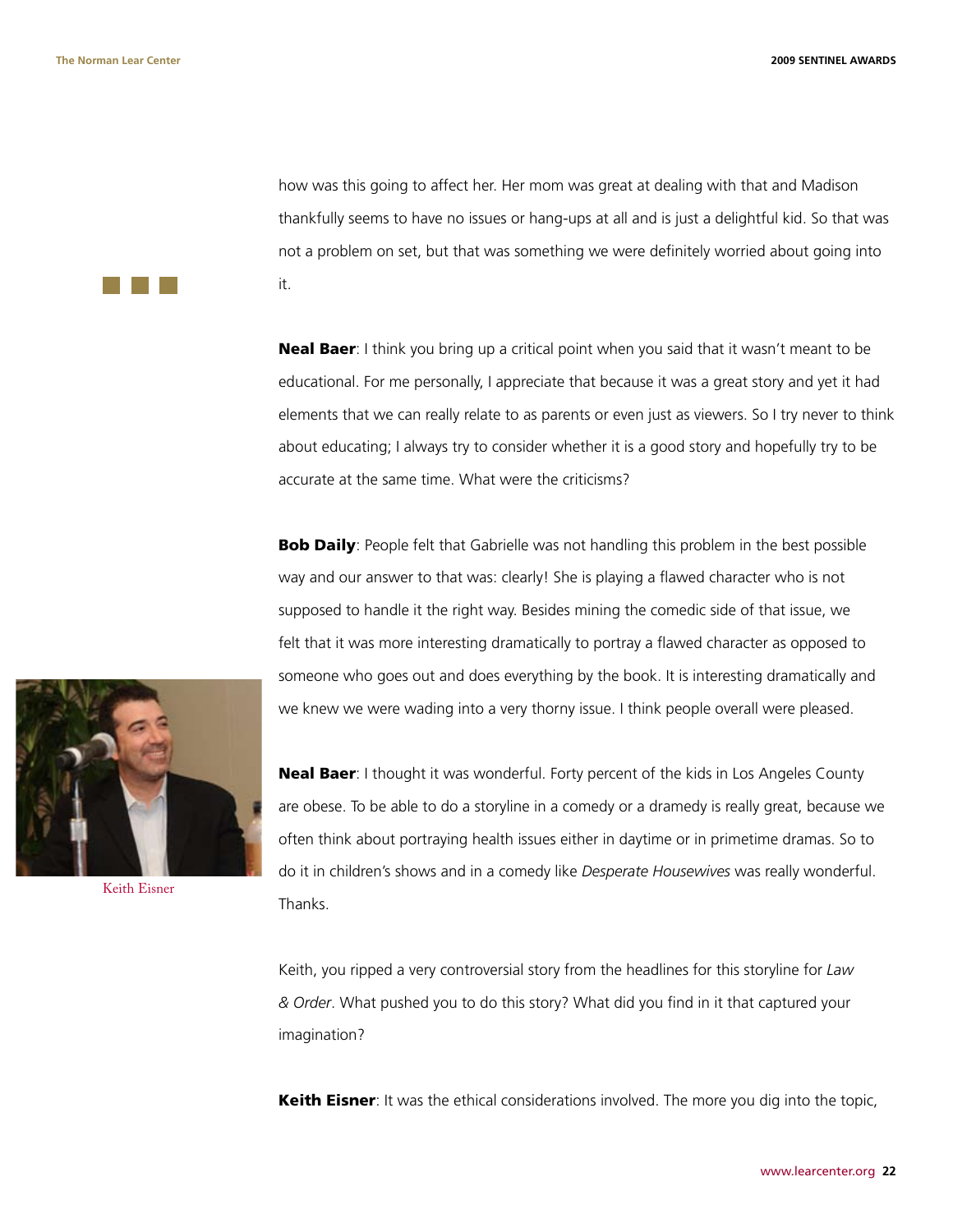



Moira McMahon

the more difficult it becomes. The individual rights of a child who can't make decisions for herself, versus the well-intended desires of parents who do love the child and want to care for the child in the way they think is best suited to their family.

For those who don't know, the story was taken from the headlines. There's a child named Ashley from Washington whose parents went ahead with this controversial surgery and then began to blog about it so they couldn't sort of be criticized beforehand. It really convulsed certain sections of the internet community and there were very angry blogs written about this. They called her their "pillow angel" and were very interested in doing what they thought was best for their child. But many, many people don't feel they made the proper decision.

All we did through our characters was have a debate about it. That's what the episode tried to accomplish.

Neal Baer: Just in the short clips that were shown, you saw the sides, both the parents' and certainly the lawyer's, the prosecutor's side.

Moira, you work on a medical series. How do you develop a storyline or a topic in general and then childhood diabetes in particular?

**Moira McMahon**: Sure. I probably should also clarify that I am the medical researcher for *Private Practice* and Steve Blackman wrote the episode that we were honored for. It was interesting because I was thinking the diabetes story is a perfect example of how we break the medical stories.

We had a guest of Hollywood, Health & Society come and speak to us. It was a pediatric diabetes and human growth hormone specialist, a wonderful woman who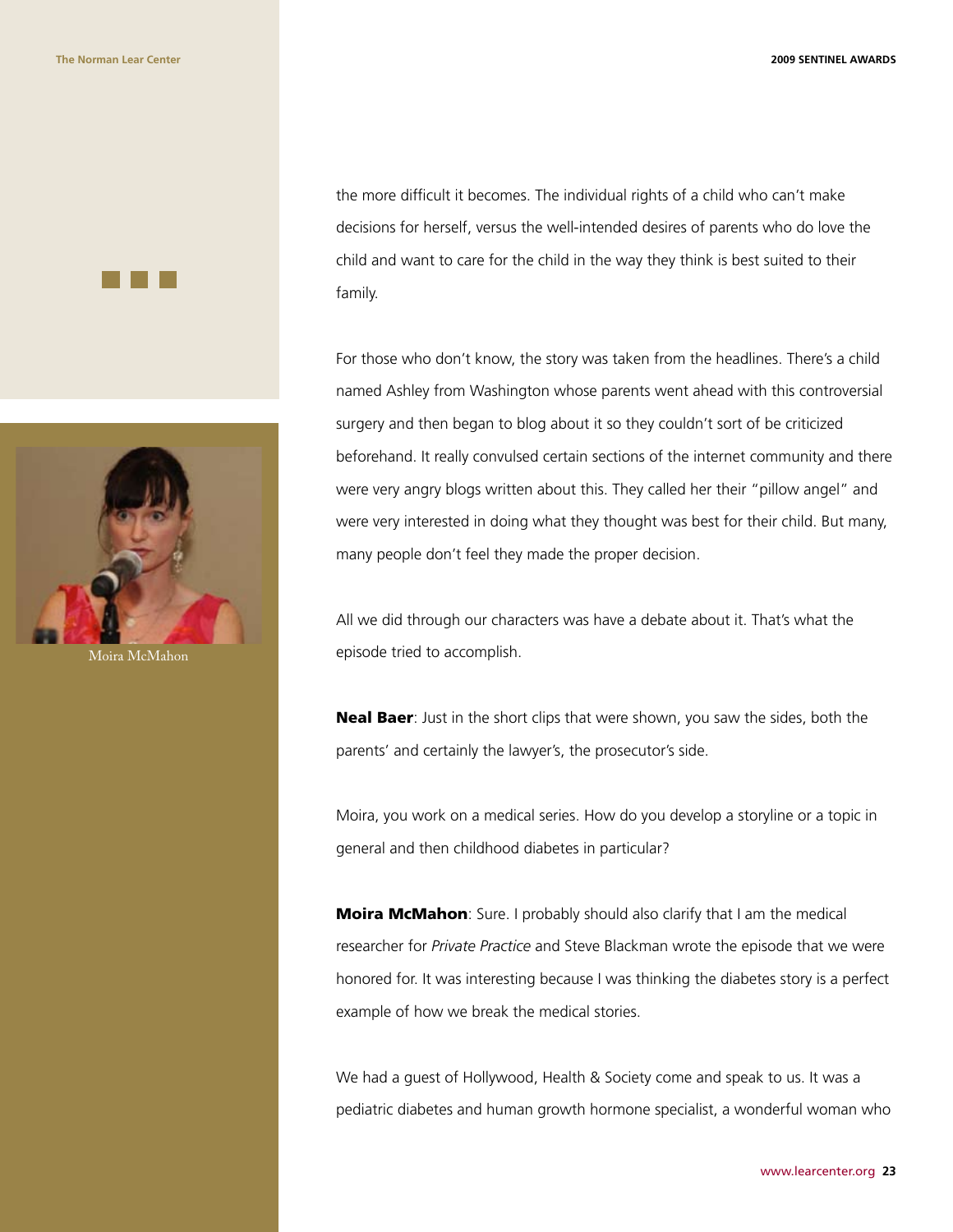spoke to us at length about the challenge of controlling diabetes in children. It's a family affair. It's too complicated for a child to take care of on his or her own, to measure how much insulin they need. You need to have a parent who knows what they're eating for every single meal, who's able to calculate the carbohydrates of every single meal, and that can be very hard to do, and to really drill into the child the responsibility of such a disease.

We knew it was going to be a great pediatric story. The question we came to was, "Okay, so that's fine, but where is the conflict? What's gonna be the problem?" The problem can lie in kids who, especially children of lower income or unstable households, don't have a primary parent who can keep up with the disease. We tried to think of what would be the highest stakes kind of situation, which turned into a kidnapping story, and then into a custody story.

Our doctors in the show often push the limit. They do what's right to their hearts, over perhaps what's legal or what's correct and what's moral. We were able to give Cooper leeway to do the wrong thing, so he could eventually do the right thing. But along the way he tried very hard to educate the father and was able to spread a great message about diabetes control. It isn't just about taking a shot once a day or not eating sugar; it's a whole lifestyle that a child has to incorporate, and one that an entire family has to adhere to in order to help the child be healthy.

**Neal Baer**: I think that's a really good point. It's not just about injecting the insulin or having an insulin pump. It's about the whole family dynamics, the psychosocial issues, the complexities. You really captured that. Thanks.

Joe, you talked about the scene with Eriq La Salle using the Surgical Safety Checklist. Let's brag for a moment about what Joe accomplished by doing that. In this episode, you took an idea that was presented by the World Health Organization, the use of the Surgical Safety Checklist, and helped that idea spread around the world. The day after that episode aired, doctors at various hospitals were forced by administrators to watch the segment. It's had a huge impact on doctors.

The day<br>episode a<br>at variou<br>were force<br>administ<br>watch th<br>It's had a<br>on docto The day after that episode aired, doctors at various hospitals were forced by administrators to watch the segment. It's had a huge impact on doctors.

" -Neal Baer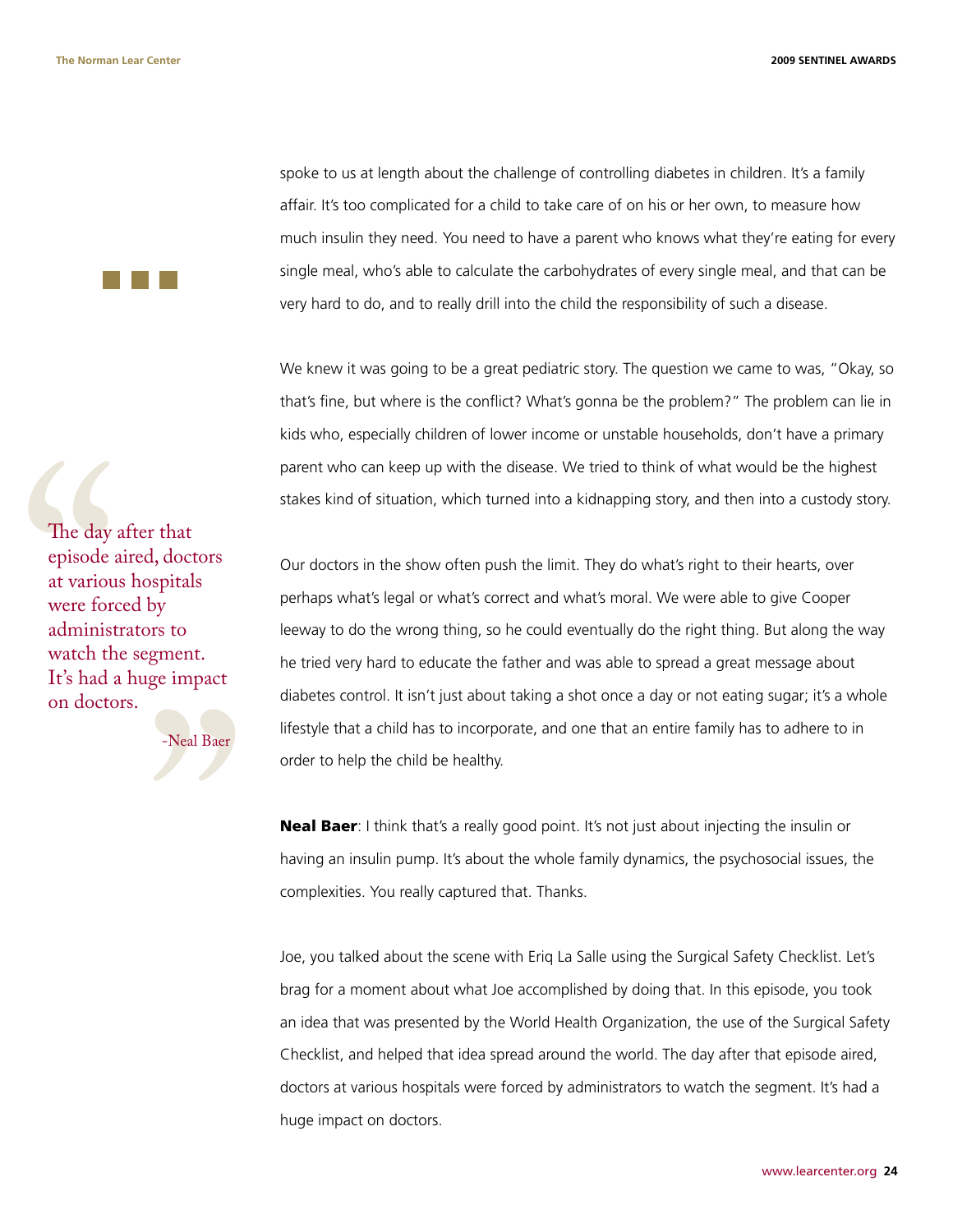



Joel Sachs

Reflecting on these 15 years, can you tell us some of the moments that had a profound effect on other people? What was it about the storytelling of *ER* that really resonates in your memory, that really had an effect?

Joe Sachs: In 332 episodes, let's see. I'll take a step backwards and say how we develop storylines. We would always start with the dramatic needs of the character. So in this instance, we looked at the dramatic needs of Eriq La Salle's character, Peter Benton. Benton was a mentor and a conflict character to Noah Wyle's character, Carter, and was now coming back to support him. But we knew it would be ridiculous and corny to have him actually be the transplant surgeon. That would just be stupid. I had to say to myself, "How can Peter Benton have a meaningful impact on this guy's life?"

I went to the well. I call it the well because the well is the files and files of stories and articles we've collected over the years. This had been sitting around for a yearand-a-half. There's this great Surgical Safety Checklist, but how do you make that dramatic? Okay, a bunch of people go into the operating room and say, "What's your name? Do you have any allergies? Is everybody in the room?"

This spoke to the core of their existence. Benton would go to the mat and have conflict and confront the head of transplant surgery to support Carter – his mentor, his student, who he cared for tremendously. It was a great story. And it was current and accurate and, as Neal said, it was shown to health ministers around the world and is having an impact and millions of lives are gonna be saved now.

The stories that I remember the most are the ones where we started out by telling a simple story that was followed by an avalanche of impact. There was one a few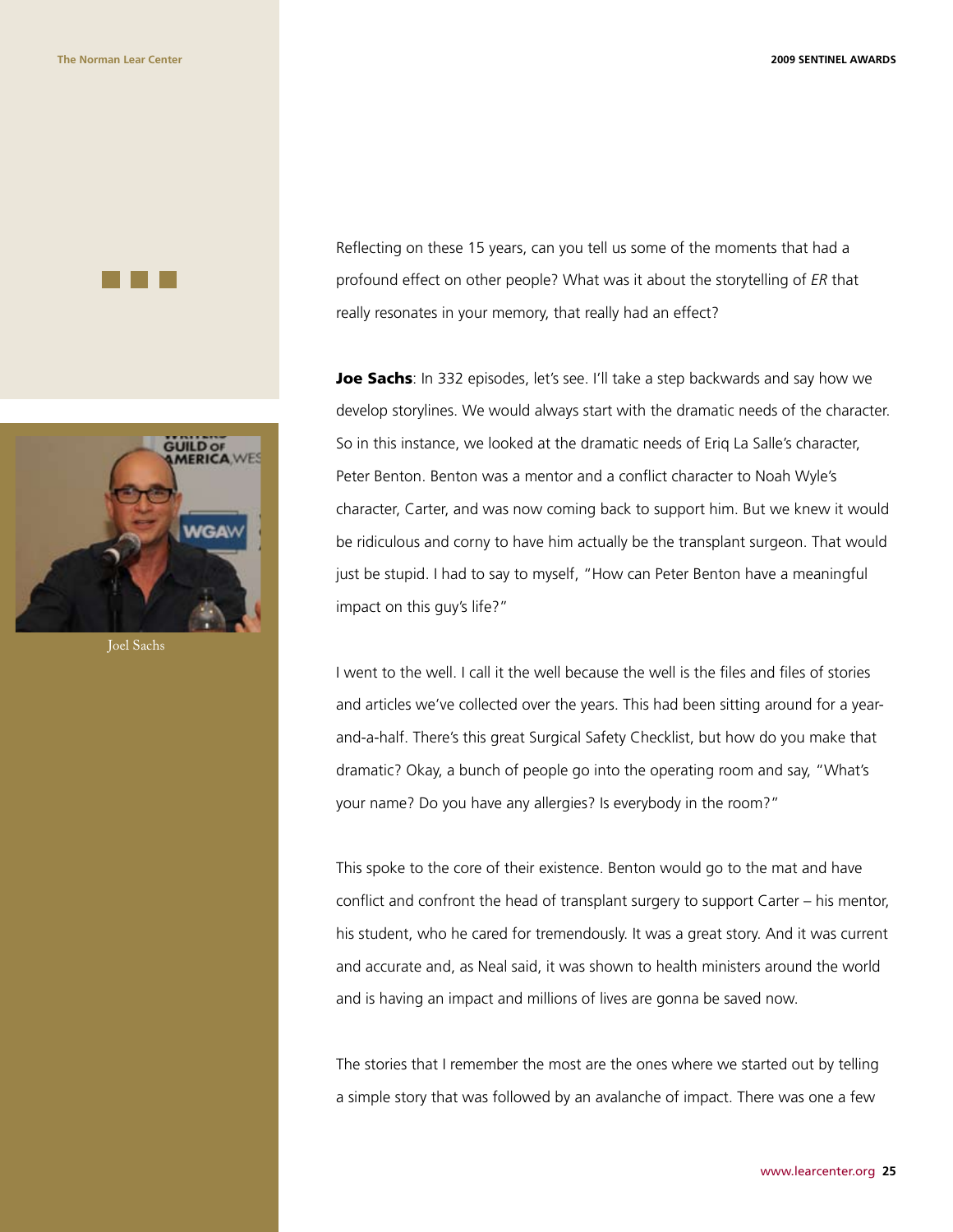years ago – Hollywood, Health & Society was very influential in putting us together with the right people – about patient navigators.

Survival for inner city breast cancer in Harlem was about 10% – as opposed to 90% in Midtown Manhattan. There was a physician who used patient navigators – breast cancer survivors from the community who guided people through the process. It's a very complicated process. It's very complex and it's easy to get lost in the system.

It was a dramatic story for Mekhi Phifer's character, Greg Pratt, who grew up in inner city Chicago but became college student and doctor. The question for him was, "Did he still have a connection? Did he still feel a part of his community?"

His character couldn't get through to a woman who presented with advanced breast cancer. She felt that there was an urban myth that if you cut into cancer you'd die. She had let her cancer go beyond what anyone would have done because of her fear of the medical system. He could not convince this woman to have treatment. Then they brought in a patient navigator and things worked out.

That clip was shown to Congress and afterwards they passed a \$25 million Patient Navigator Act so people around the country now have access to this. It's stuff like that that makes me go, "Wow!"

I'll end with this, my favorite story. I had to dramatize the recurrence of Mark Greene's brain tumor. It was the first time he had a seizure, which was big and dramatic and indicated that the cancer came back. I wanted to do it in a clever way, so he bit his tongue. And his friend tells him, "Your tongue is bleeding, let me see." When he stuck his tongue out, it deviated to one side, which is a sign that the brain tumor is back and that it's picking off a cranial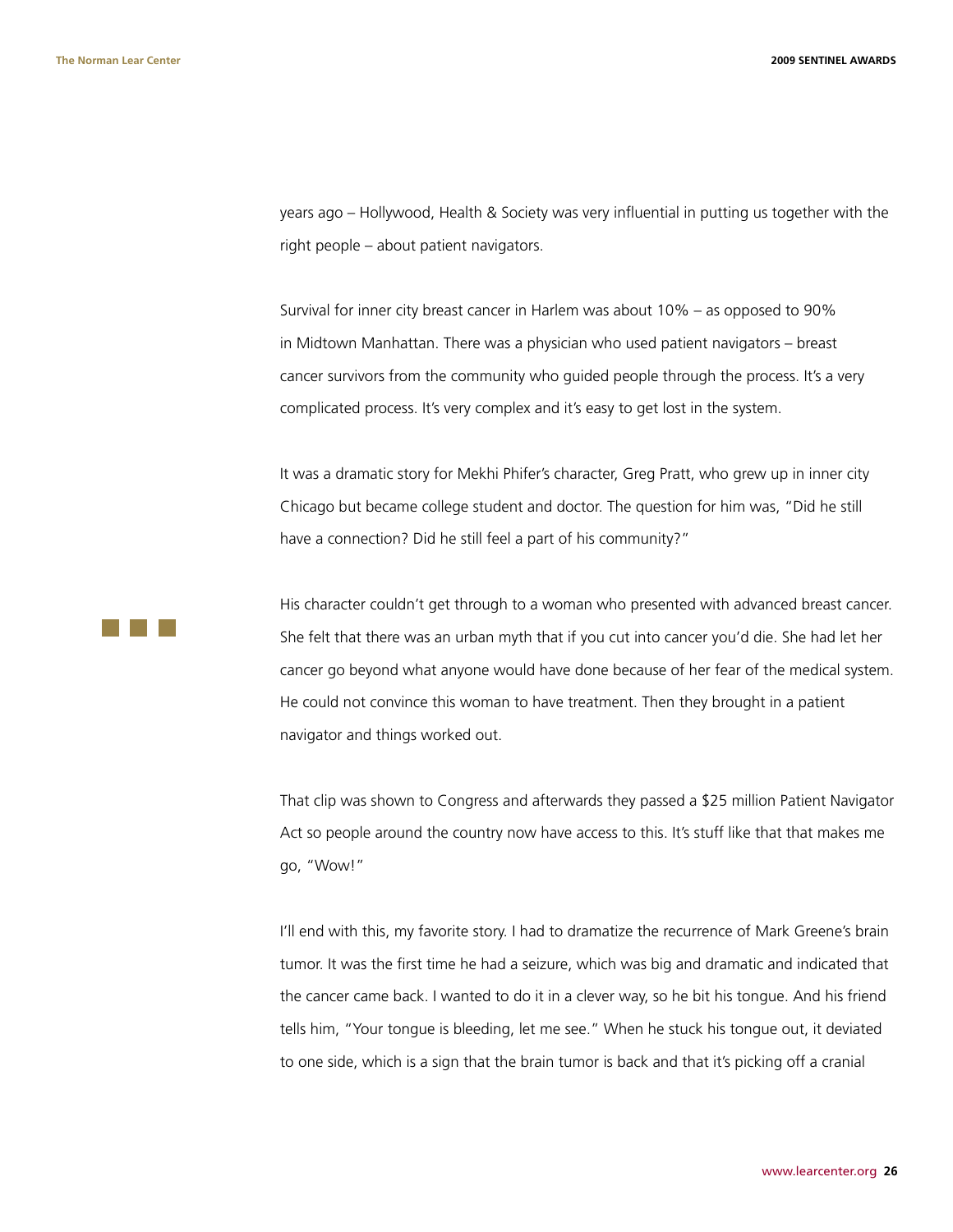



Jeanette Bettencourt

nerve. Then there's a music queue and the doctor knew what was going on.

About six months later I got a letter from a young woman in Texas who was a mother of two small children. She'd been complaining of headaches to her doctor. They said it was stress. She saw that show and saw that her tongue was deviating to the side. She went to the emergency room and demanded a CAT scan. There was a huge tumor in her nasopharynx behind the nose – a millimeter from her spinal cord. She would have been dead in two weeks. She had surgery, she had chemotherapy, she's had a third child. She's alive and we stay in touch. That is probably the most meaningful life that I've ever saved. I am very very happy for that.

**Sandra de Castro Buffington**: That is so powerful. And going back to the Surgical Safety Checklist for a moment. I just wanted to add that the morning after that story aired for the first time, 150 surgeons gathered at a hospital in New York to watch the entire hour-long episode. They then took a vote and agreed to adopt the checklist for their orthopedics practice.

Three days later, we began to get a lot of press coverage on this. The head of quality control and quality assurance for the country of France sent us an email that said they must have the *ER* clip for their annual stakeholders meeting. We've been getting a lot of calls from local hospitals too wanting to use that clip for teaching purposes. It's really amazing. Life does imitate art. You're an amazing storyteller.

Neal Baer: Dr. Bettencourt, when I saw the clips from *Sesame Street*, I kept wondering how kids who were watching – both kids from military families and kids who aren't dealing with this issue – responded. Did you hear from families? What did you hear and what did you find out?

**Jeanette Bettencourt:** We found out a couple of things. From civilian families, we found that it raised awareness of how frequently this occurs. There are over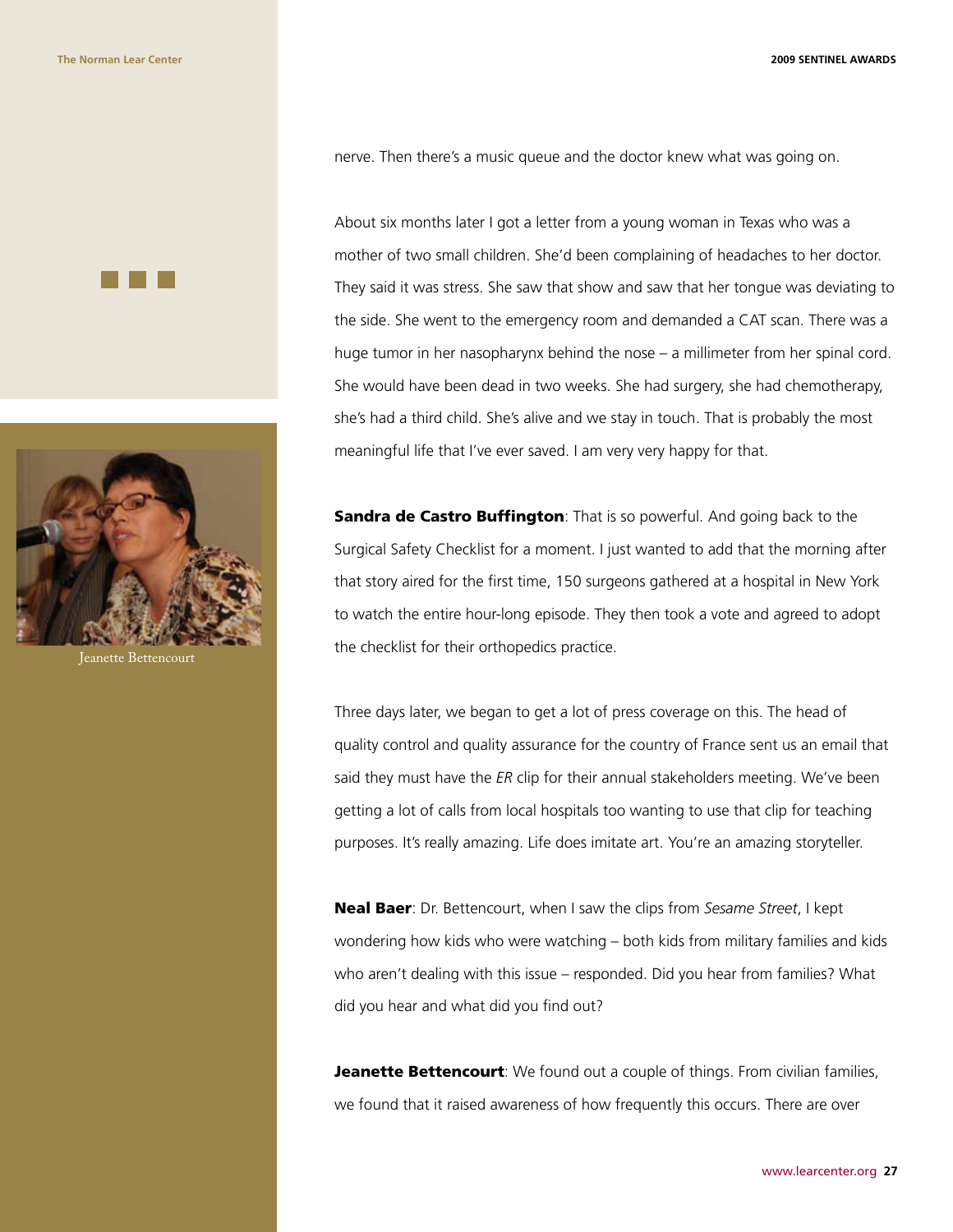800,000 children under the age of five who have a parent on active duty guard or reserve. We didn't get too much in terms of controversy. But because the issue of post traumatic stress disorder and of physical injuries is not just limited to the military, for the civilian community it gave an awareness of how to talk about these issues with their children.

The beautiful power of *Sesame Street*, which we noticed even as this crowd watched the clips, is that it brings a smile to your face. *Sesame Street* is able to deliver through the Muppets a safe message on a very difficult topic. That was the power of this special.

Sesame S<br>to delive<br>the Mup<br>message<br>difficult<br>-Jea *Sesame Street* is able to deliver through the Muppets a safe message on a very difficult topic.

-Jeanette Bettencourt

"

Because we air for children and at the hour of 7 a.m., we have the opportunity to take unique topics that are often difficult to communicate, particularly from a child's point of view, and represent it safely through the Muppets. But we also model it for adults as well as children and allow them to have common words between one another to discuss difficult topics.

**Neal Baer**: Is there outreach with that particular episode so that kids who may not watch *Sesame Street* would see it?

Jeanette Bettencourt: Oh, everybody watches *Sesame Street*. Just kidding. You used the exact word, outreach. These are initiatives at the Sesame Workshop. They're very comprehensive and funded by many supporters.

They provide us with the opportunity to create a comprehensive initiative in which this is just one piece. This was the primetime special which goes to the general public as well as the military. But coupled with that are outreach materials, kits that go to every military family who's either deployed or returns home injured. We have a comprehensive website, almost like FaceBook for military families. This is created in English and in Spanish.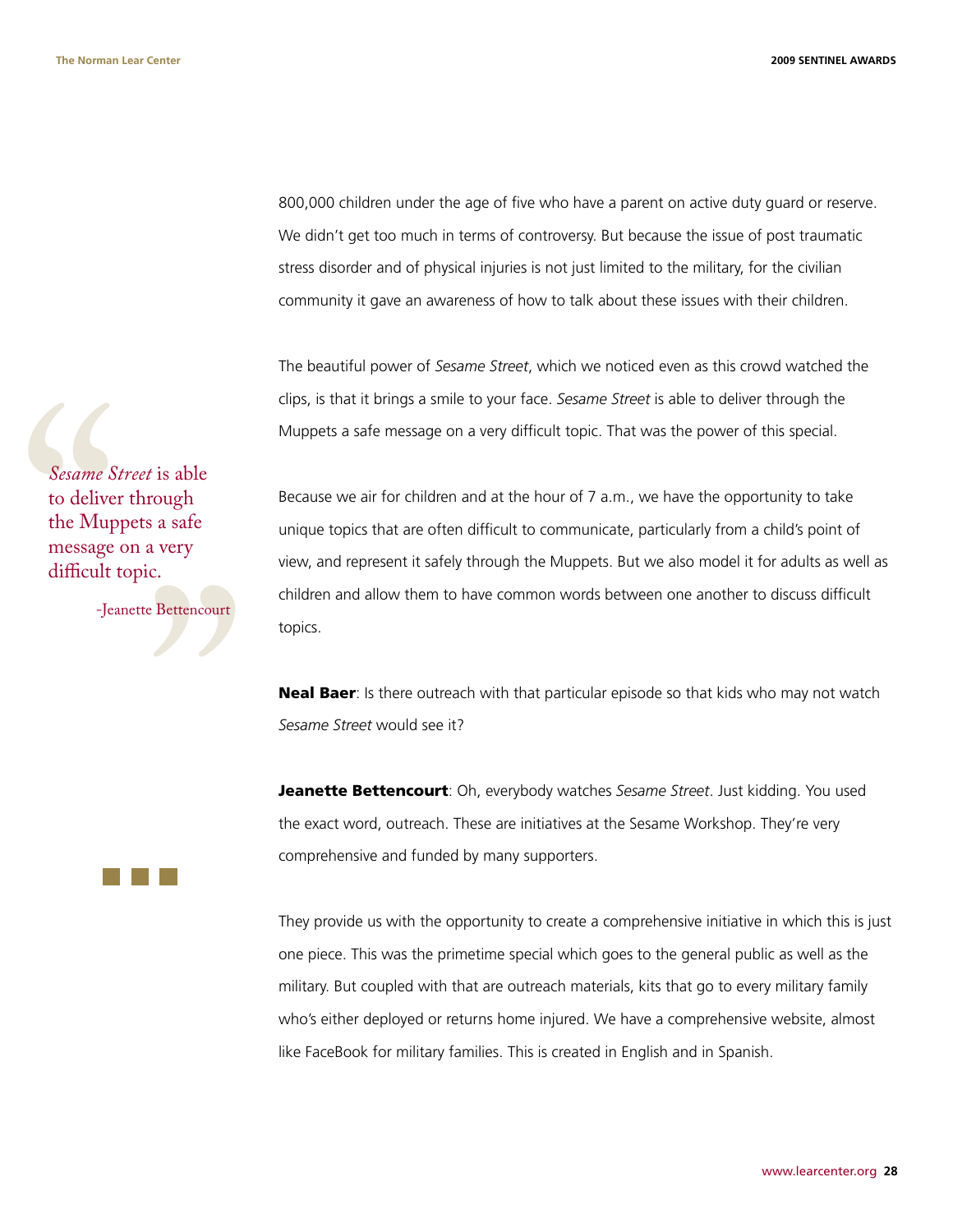...we tried<br>complexiti<br>violence at<br>that come<br>who don't<br>economic ...we tried to show the complexities of domestic violence and the issues that come up for people who don't have a lot of economic choices.

-Anthony Sparks

We've also created a partnership with the USO to do a live show the topic. We're also doing what we call "Sesamizing" rooms. When a deployed parent returns, they usually come into a very large airplane hangar that's not very friendly, especially for children. So we created "Sesame Rooms" where families and children can reunite. It's a comforting and nice space that is safe for both the children as well as the adults. Keep in mind that many of these children have not seen their parents for over a year. Our efforts are always research-based, but also driven by a desire to go directly into the community.

Neal Baer: Thanks. That is wonderful.

Anthony, you must've heard from some young women after *Lincoln Heights* aired, yes?

Anthony Sparks: We hear a lot of things from a lot of different communities who watch our show. We have a very loyal audience. Because our show has a landscape that is a bit more working class, it's a lot more diverse than one might see on television. Almost every week that our show is on, it becomes a tool for advocacy in particular areas.

That particular week and that particular episode happened to be about domestic violence. Domestic violence is something that has been touched on before a lot, almost to the point where one might say, "Oh, it's not, you know, a sexy story anymore." But it is still a topic that is very much with us. In this episode, we tried to show the complexities of domestic violence and the issues that come up for people who don't have a lot of economic choices.

One of the things that was important in the episode was that the fact that the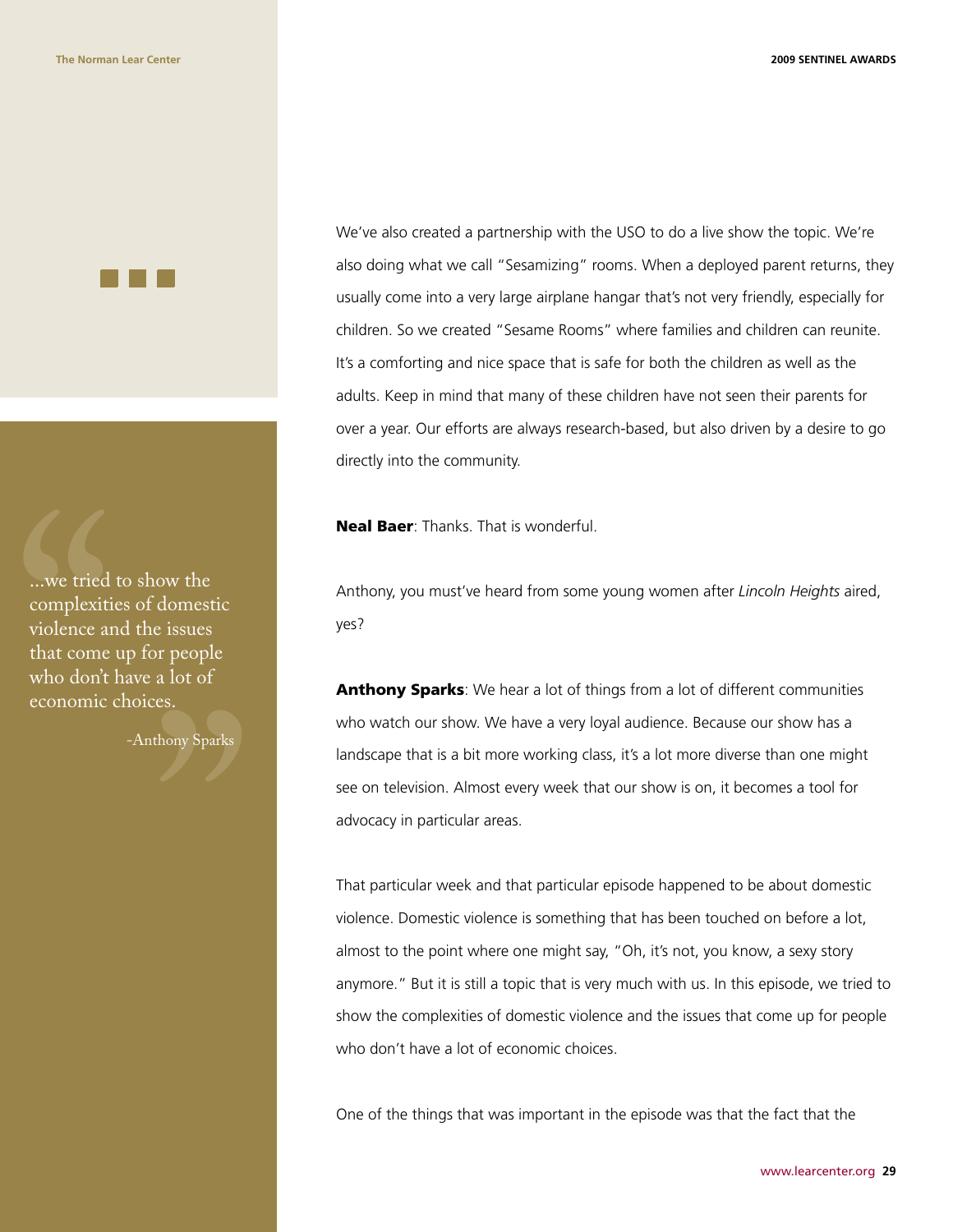**The Norman Lear Center 2009 SENTINEL AWARDS**

abuse was coming from someone she was no longer in a relationship with. She said it was her ex. We also touched upon the economic bonds. She says in one scene that he brings all of his money home to her. So how does that complicate the issue? How do you find empowerment when you're not economically empowered and yet you still must get out?

It was really great to get an opportunity to do this story on domestic violence. We were initially working on a different story, but as often happens in television, we decided to take it into a different direction. For me personally and unfortunately, I have a couple of memories seared irretrievably into my seven-year-old mind of having witnessed certain instances of domestic abuse. So it's really great as a writer to be able to take that and do something that you hope is positive.

Neal Baer: Isn't the figure now that one out of three women who visit an emergency room are coming due to domestic violence? It's not something that's gone away at all. I appreciated the complexities of it, how she explained it away until she couldn't explain it away anymore, which probably resonated for many women who watch the show.

**Anthony Sparks:** When I've seen this issue handled in the past, it's handled in a way that implies that you're empowered automatically. It's a little bit harder than that. I think that's what we were going after.

Neal Baer: That's great, thanks.

Anthony Sparks: Thank you.

Neal Baer: You've seen through all of the various shows that we've honored, how the stories themselves can really touch people and change their lives. So, we have a few minutes for questions.